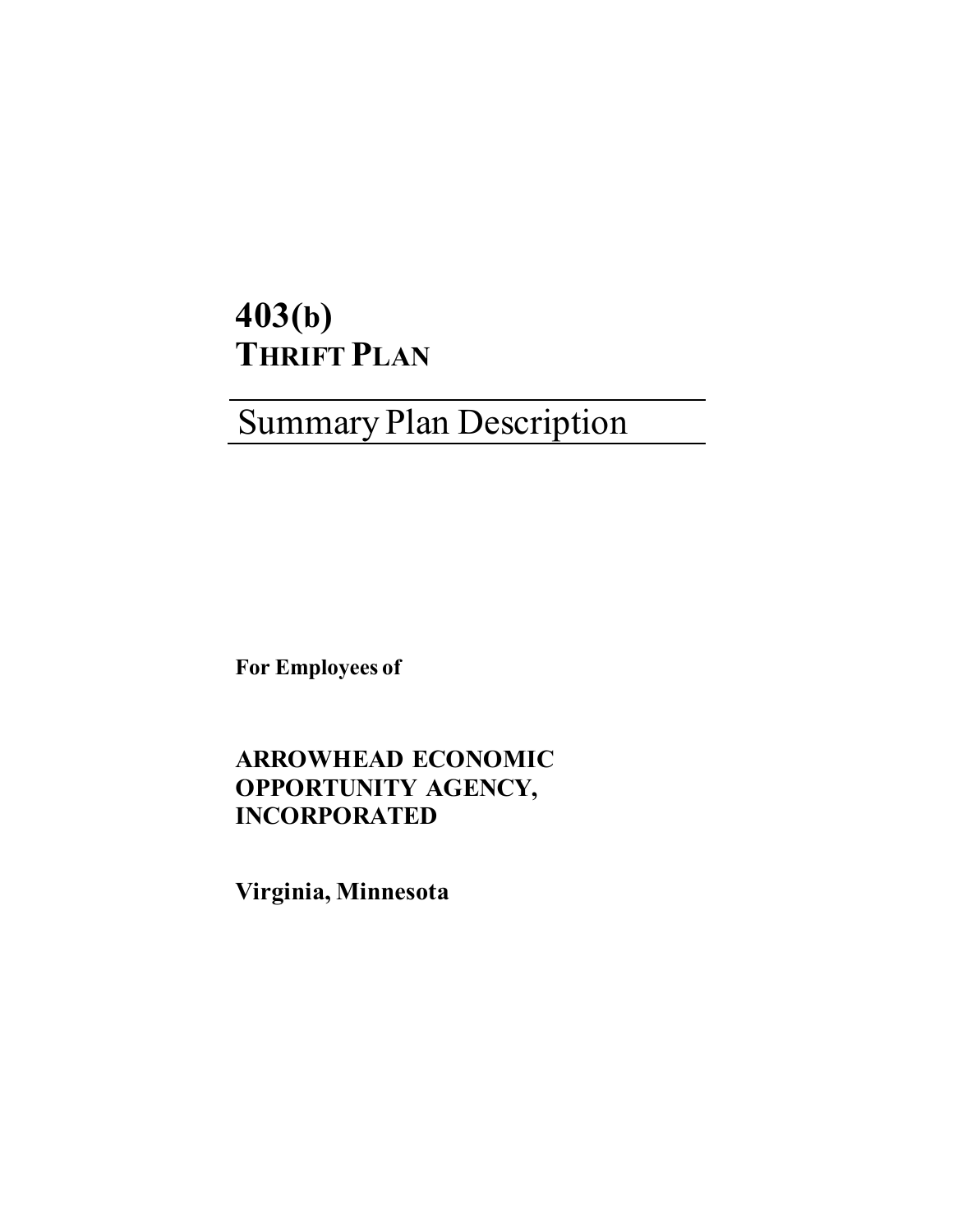# **Table of Contents**

| 3                                                       |
|---------------------------------------------------------|
| $\overline{4}$                                          |
| $\overline{4}$                                          |
| 5                                                       |
| 5                                                       |
| 5                                                       |
| 5                                                       |
| 5                                                       |
| 6                                                       |
| 6                                                       |
| 6                                                       |
| 8                                                       |
| 9                                                       |
|                                                         |
| Rollover Contributions From Certain Retirement Plans 10 |
|                                                         |
|                                                         |
|                                                         |
|                                                         |
|                                                         |
|                                                         |
|                                                         |
| <b>LOANS</b>                                            |
|                                                         |
|                                                         |
|                                                         |
| Hardship                                                |
|                                                         |
|                                                         |
|                                                         |
| TAX TREATMENT OF CONTRIBUTIONS AND DISTRIBUTIONS 16     |
|                                                         |
|                                                         |
|                                                         |

057-727-C-3B -1-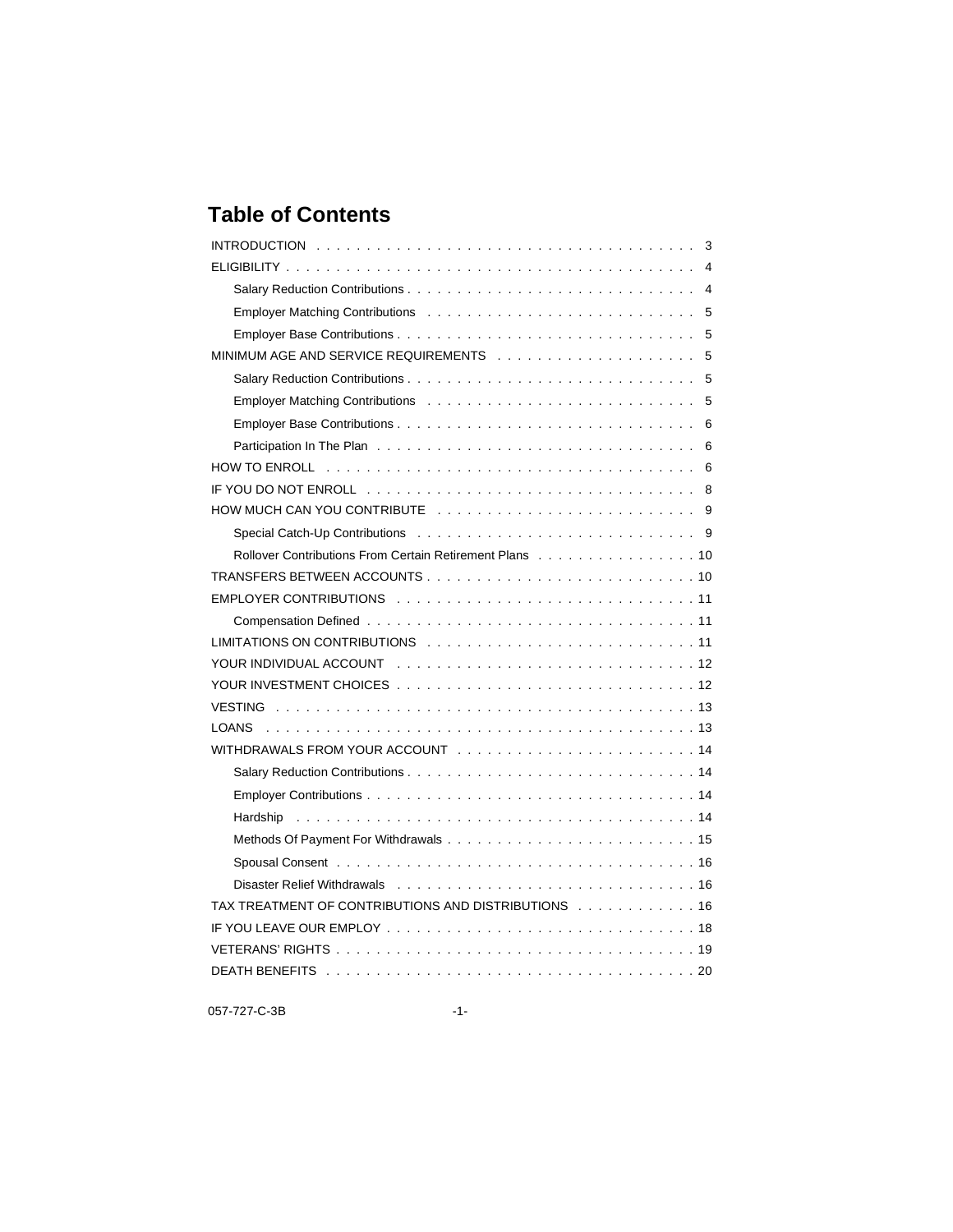| MINIMUM DISTRIBUTION REQUIREMENTS AFTER AGE 701/2 23 |
|------------------------------------------------------|
|                                                      |
|                                                      |
|                                                      |
|                                                      |
|                                                      |
|                                                      |
|                                                      |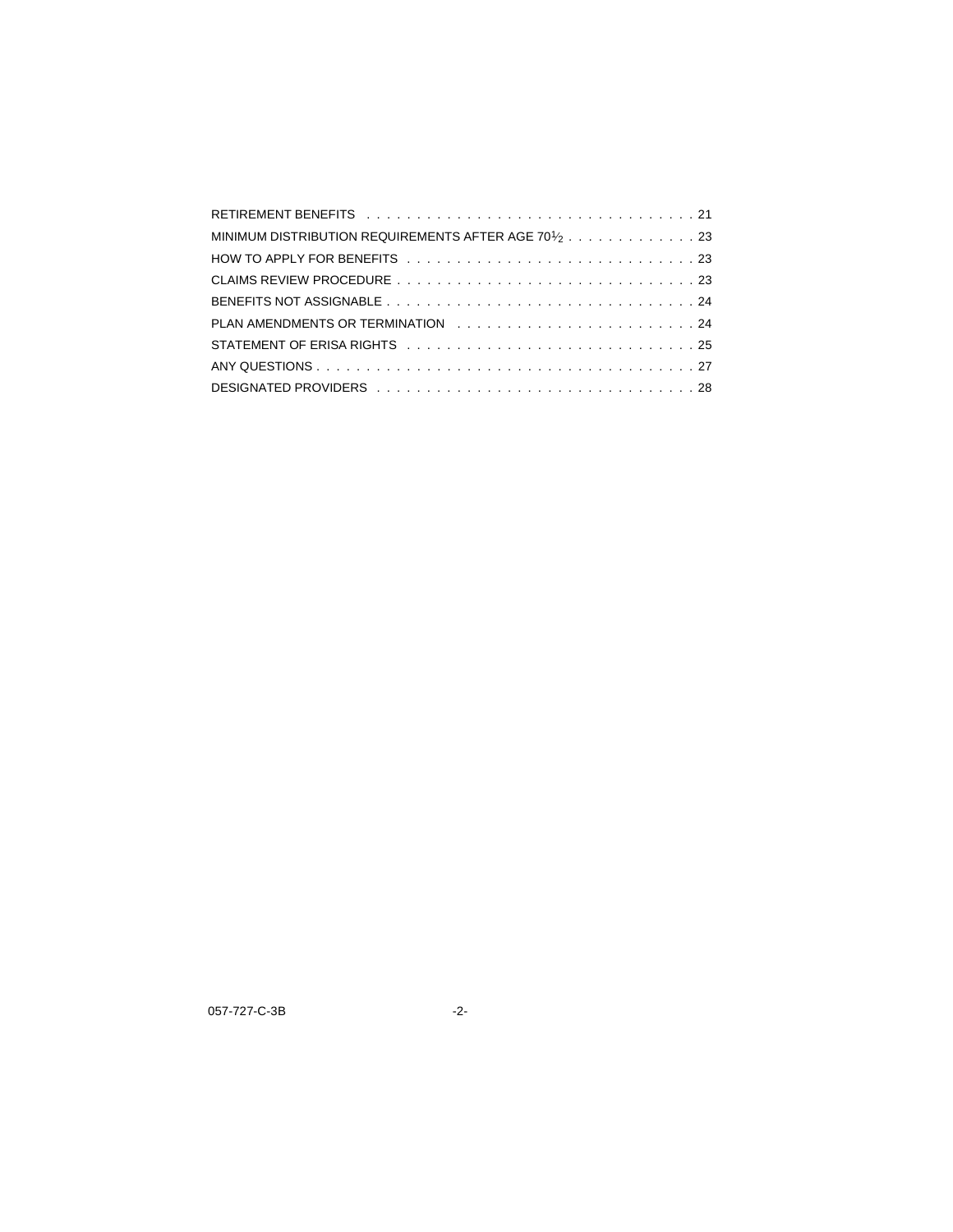# **INTRODUCTION**

Arrowhead Economic Opportunity Agency, Incorporated, (hereafter "we", "us" and "our") is pleased to provide this 403(b) Thrift Plan to enable our employees (hereafter "you" and "your") to accumulate long term savings for your retirement while benefiting from favorable tax treatment.

This voluntary retirement savings program offers you the opportunity to contribute to the plan each pay period through payroll deduction. You have the right to invest any amounts that you contribute, in one or more of the investment alternatives available under the plan.

You may make either or both of the following types of salary reduction contributions to the Plan, up to the dollar limits imposed by federal tax law:

- "Before Tax Contributions" are deducted from your salary *before* federal income tax is imposed. This means that any Before Tax Contributions that you make during a calendar year will reduce your gross income reported on IRS Form W-2 and therefore your federal income tax for that year. Similarly, investment earnings accumulated on these contributions are tax-free as long as they remain in the plan. However, Before Tax Contributions (and their earnings) are generally taxable when they are withdrawn from the plan.
- "Designated Roth Contributions" are deducted from your salary after federal income tax is imposed. This means that any Designated Roth Contributions that you make during a calendar year are reported as gross income on IRS Form W-2 and are subject to federal income tax for that year. Accordingly, Designated Roth Contributions are not taxable in the year that they are distributed from the plan. Investment earnings accumulated on Designated Roth Contributions are tax-free as long as they remain in the plan, but may be taxable when they are withdrawn.

See the section of this booklet entitled **Tax Treatment of Contributions and Distributions** for more details about these contributions.

We will also make contributions on your behalf.

Effective January 1, 2009, the plan is underwritten by Mutual of America Life Insurance Company, which receives plan contributions, maintains participants' individual accounts invested in Mutual of America Life Insurance Company contracts, offers the investment options and pays benefits to participants and their beneficiaries. Contributions before January 1, 2009, may be invested in one or more annuity contracts or custodial accounts issued by Designated Provider(s) listed in the back of this booklet.

057-727-C-3B -3-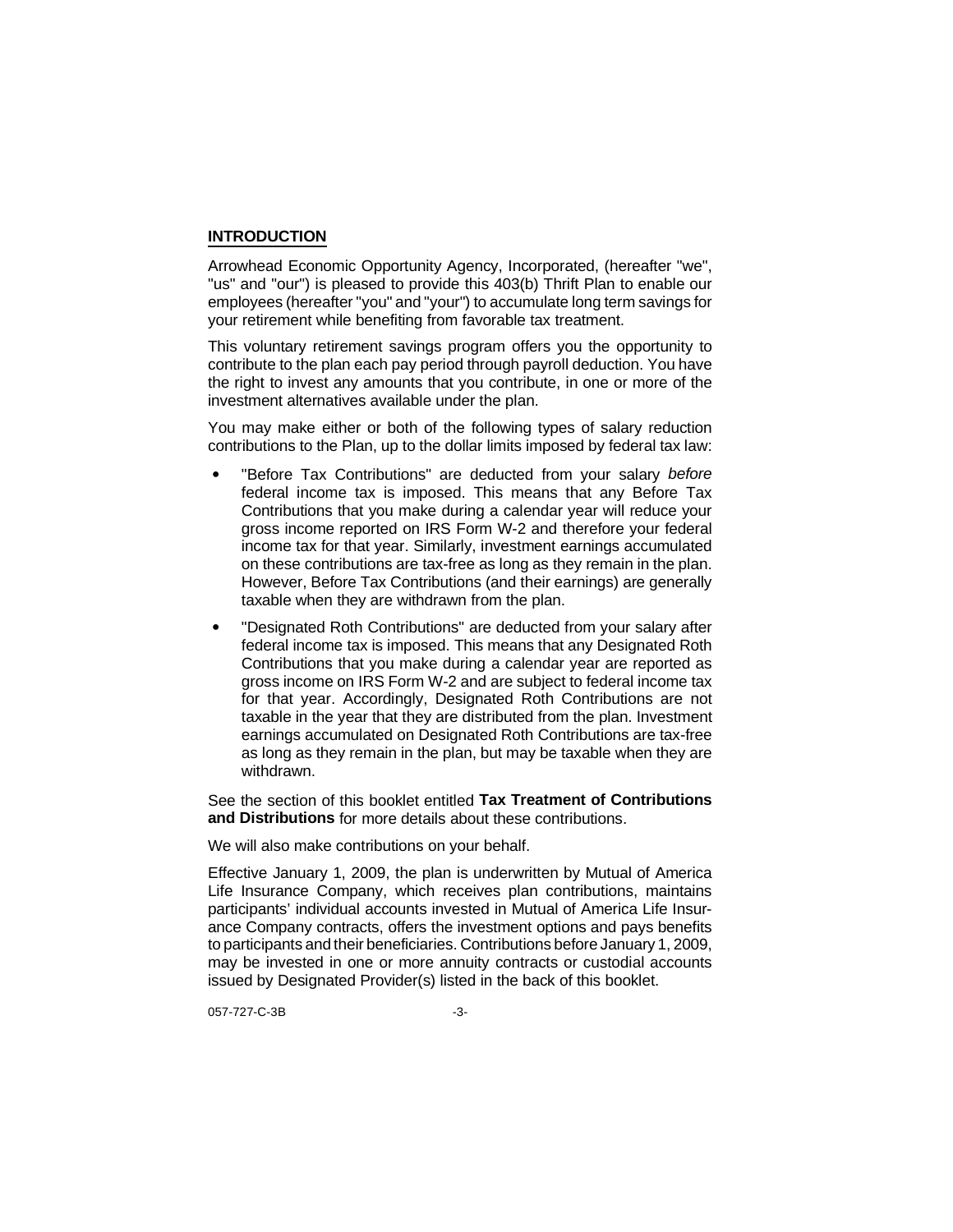Benefits are based on a stated contribution formula and are fully funded at all times. Therefore, the plan is classified as a defined contribution plan and is not covered for plan termination insurance provided by the Pension Benefit Guaranty Corporation.

Although we intend to continue the plan indefinitely, we reserve the right to amend, modify, discontinue or terminate the plan at such time as in our discretion may be deemed appropriate, without the consent of or prior notice to any employee, retiree or beneficiary, subject to the provisions of applicable laws. No amendment to the plan can retroactively reduce benefits, except as required or permitted by applicable law. If the plan is terminated, you will become 100% vested in the value of your account. (See section entitled **Plan Amendments or Termination**.)

☞ This booklet generally explains the major provisions of the plan. It also contains a general discussion of some federal tax law rules. It does not discuss state or local taxes. It is not intended as tax advice. This booklet is only a summary of the highlights of the plan. It is not the complete plan document. It does not in any way alter or modify any of the provisions of the plan document. If there are any inconsistencies between this booklet and the actual plan document, the actual plan document controls. Please retain this booklet for your reference.

This Summary Plan Description outlines the principal provisions of our plan as of November 1, 2020.

#### **ELIGIBILITY** ELIGIBILITY

#### **Salary Reduction Contributions**

All employees are eligible to participate and make salary reduction contributions, including Designated Roth Contributions, except for those who are non-resident aliens with no U.S. source income.

Those who are eligible to make salary reduction contributions to another plan of the Employer described in Sections 401(k) or 403(b) of the Code, or a governmental eligible deferred compensation plan described in Section 457(b) of the Code are not eligible to make salary reduction contributions to this plan.

057-727-C-3B -4-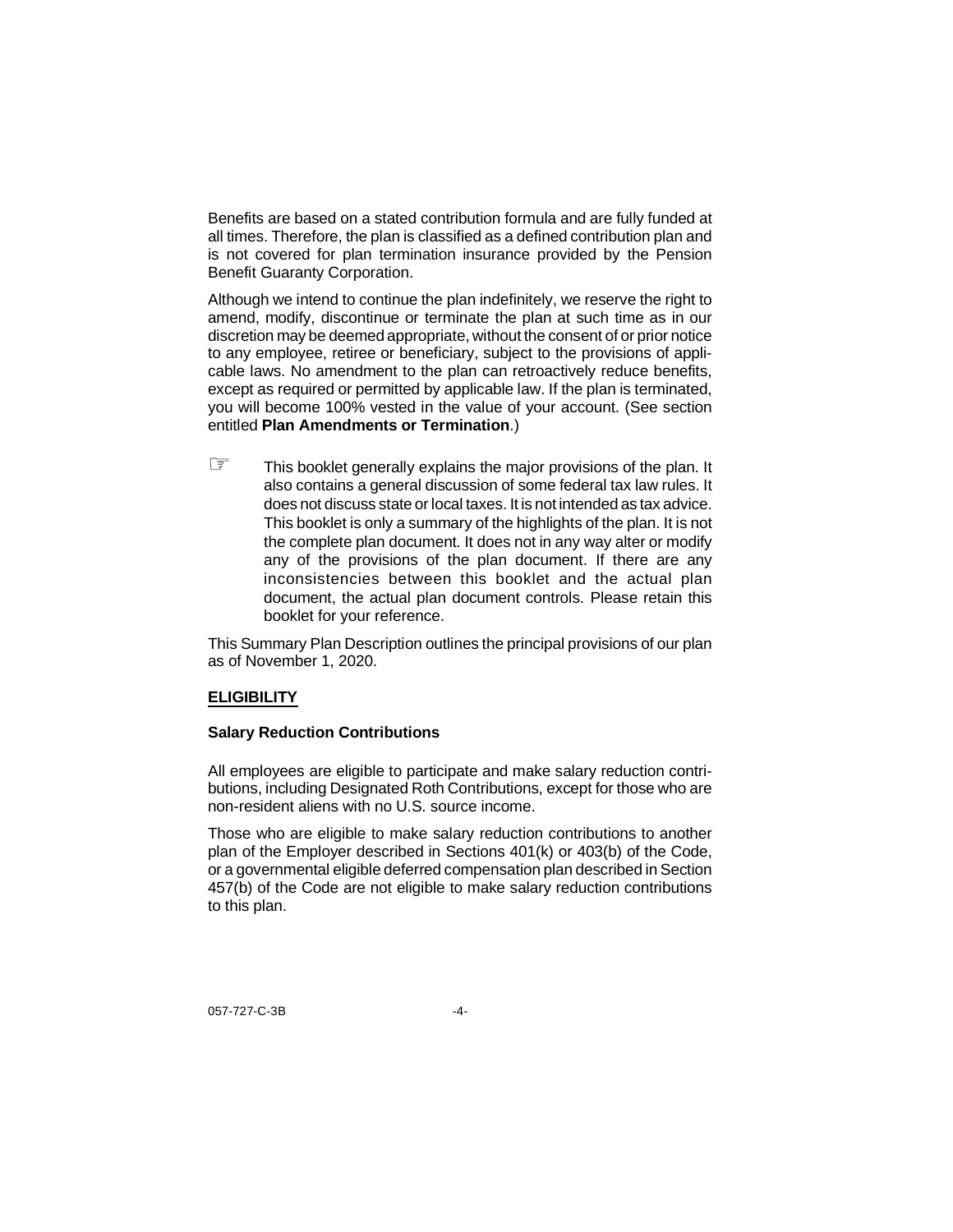#### **Employer Matching Contributions**

All employees are eligible to receive employer matching contributions, except those who are non-resident aliens with no U.S. source income, those who are classified or treated as independent contractors (even if a government agency or court with the jurisdiction determines that such persons are deemed to be Employees for any purpose under common-law principles or federal, state or local law) and those described below.

Employees who are "Highly Compensated Employees" as defined in the Internal Revenue Code are not eligible to receive employer matching contributions under this plan.

Employees hired before January 13, 2011 are not eligible to receive employer matching contributions under this plan.

#### **Employer Base Contributions**

All employees are eligible to participate and receive employer base contributions, except those who are non-resident aliens with no U.S. source income, those who are classified or treated as independent contractors (even if a government agency or court with the jurisdiction determines that such persons are deemed to be Employees for any purpose under common-law principles or federal, state or local law) and those indicated below.

Employees who are "Highly Compensated Employees" as defined in the Internal Revenue Code are not eligible to receive employer base contributions under this plan.

#### **MINIMUM AGE AND SERVICE REQUIREMENTS**

#### **Salary Reduction Contributions**

There is no minimum age requirement to make salary reduction contributions, including Designated Roth Contributions, to this plan.

There is no minimum service requirement to make salary reduction contributions to this plan.

#### **Employer Matching Contributions**

You must be at least 20 years of age to receive employer matching contributions under this plan.

057-727-C-3B -5-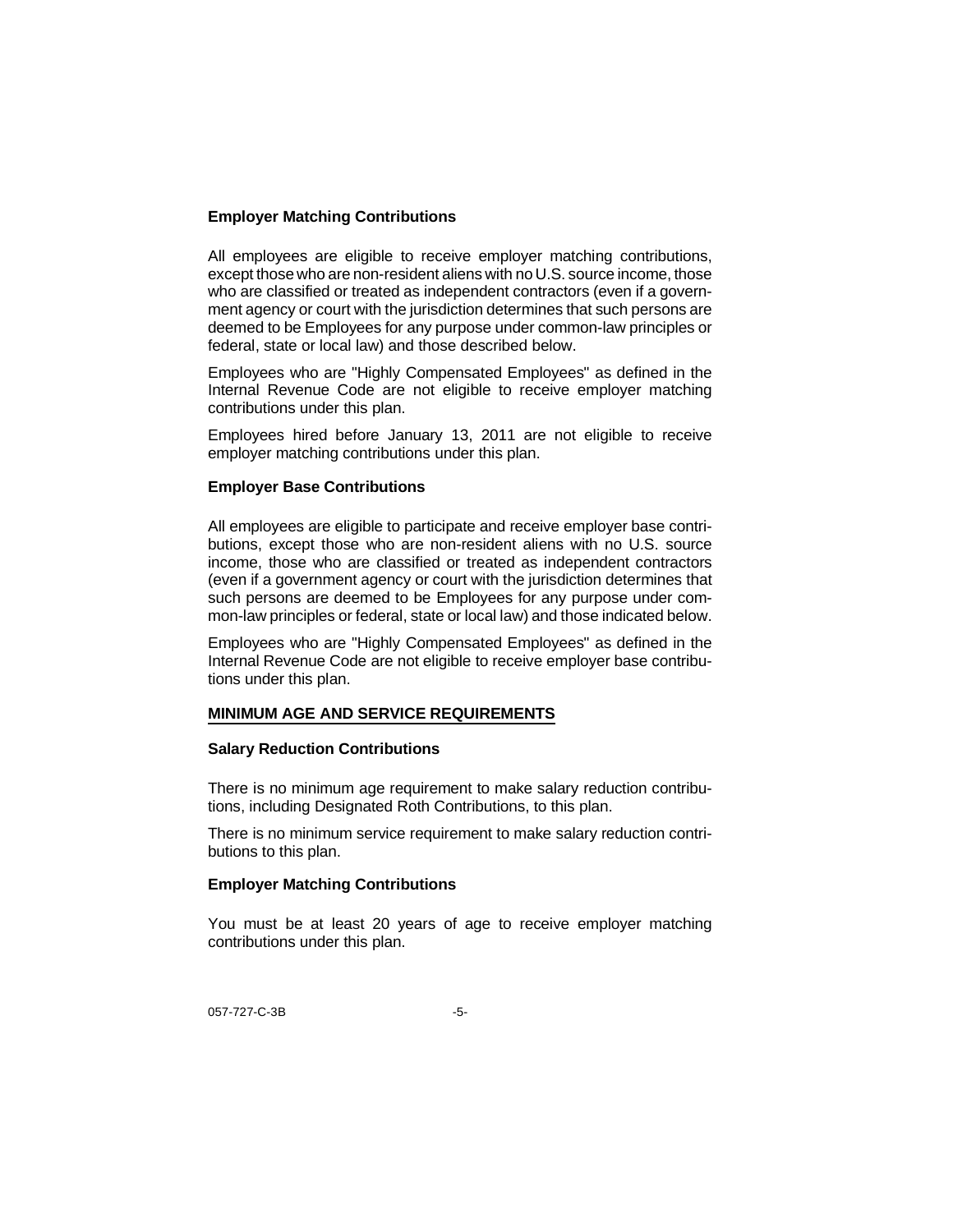You must complete at least two years of service to receive employer matching contributions under this plan.

#### **Employer Base Contributions**

You must be at least 20 years of age to receive employer base contributions under this plan.

You must complete at least two years of service to receive employer base contributions under this plan.

#### **Participation In The Plan**

You are included as a participant in the plan and can begin to make salary reduction contributions on the entry date immediately following your date of hire.

For employer contributions, you will be credited with a year of eligibility service at the end of any twelve month period, beginning on your date of hire or any anniversary of that date, in which you work for us at least 1,000 hours, until you have two years of eligibility service.

If you have a break-in-service after becoming a participant in the plan and are later rehired, you will be eligible to resume participation in the plan immediately following the date you are rehired:

- (a) if you were at least partially vested in your benefit before you terminated service, or
- (b) if, regardless of your vesting status when you terminated service, your break-in-service did not exceed five consecutive years.

In any other case, you will be eligible to resume participation in the plan only upon completion of the applicable service requirement.

A break-in-service means a twelve consecutive month period during which you do not complete more than 500 hours of service with us due to your termination, layoff, leave or similar reason.

# **HOW TO ENROLL**

Every employee who satisfies the requirements in the **Eligibility** section of this booklet will have an opportunity to enroll in and contribute to the plan. To enroll in this plan, you should submit a "salary reduction agreement" and enrollment information.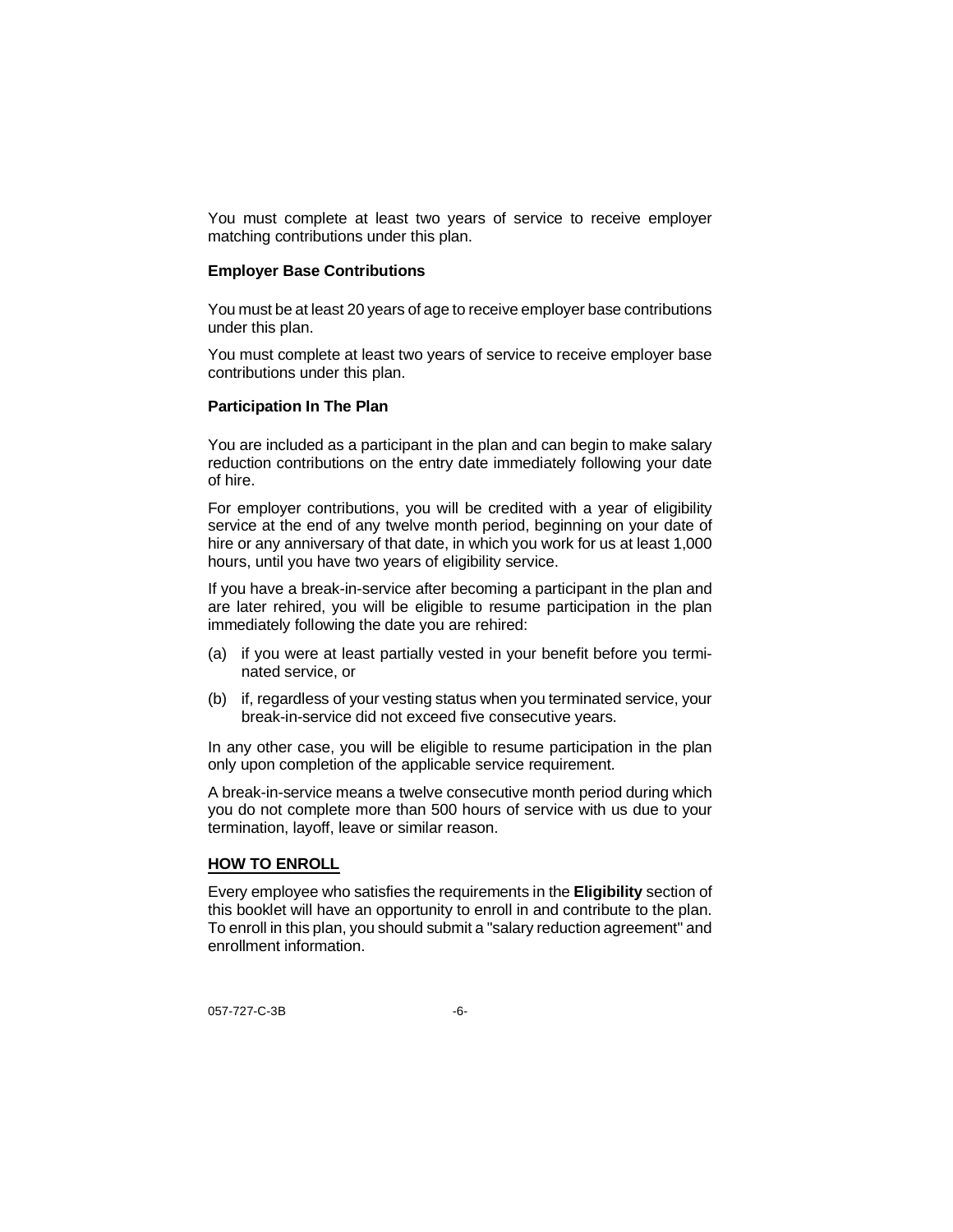The "salary reduction agreement" is an agreement between you (the employee) and us (the employer) that states the amount you will contribute to the plan each pay period. You may choose to contribute a portion of your compensation as long as the amount you contribute does not represent more than 100% of your compensation. You may also elect to contribute nothing to the plan. If you elect to contribute, your election will take effect as soon as reasonably possible on the first day of a pay period beginning on or after the date you specify in the salary reduction agreement, the date we receive the salary reduction agreement, or date you first became a participant covered under the plan, whichever is the latest.

You may make two different types of salary reduction contributions to the plan: pre-tax contributions, and Designated Roth Contributions.

Pre-tax contributions means salary reduction contributions that are made from your salary before federal income taxes are deducted. In other words, the amount of your compensation subject to current federal income taxation will be reduced by the amount you contribute. Generally, Social Security taxes and benefits are not affected by your contributions.

This plan also permits you to designate all or a portion of your contributions as Roth Contributions. If you elect to do so, that portion of your salary reduction contribution designated as Roth Contributions will be subject to current federal income taxation. Generally, the amount you contribute as Designated Roth Contributions and the earnings on those Designated Roth Contributions are not subject to federal income taxes when distributed to you.

See the section of this booklet entitled **Tax Treatment of Contributions and Distributions** for more details.

Your salary reduction agreement may not be made retroactively, shall not be applied retroactively to compensation earned before the salary reduction agreement, must be irrevocable for contributions made during the time the agreement is in effect, and will remain in effect until either you modify or revoke the agreement, or you are no longer eligible to contribute to the plan.

If you ever want to change the amount you contribute, suspend, discontinue, resume contributions to the plan, you will have to submit a new salary reduction agreement.

All contributions to the plan are made through salary reductions withheld from your pay. You may not contribute to the plan by check or any other form of payment.

057-727-C-3B -7-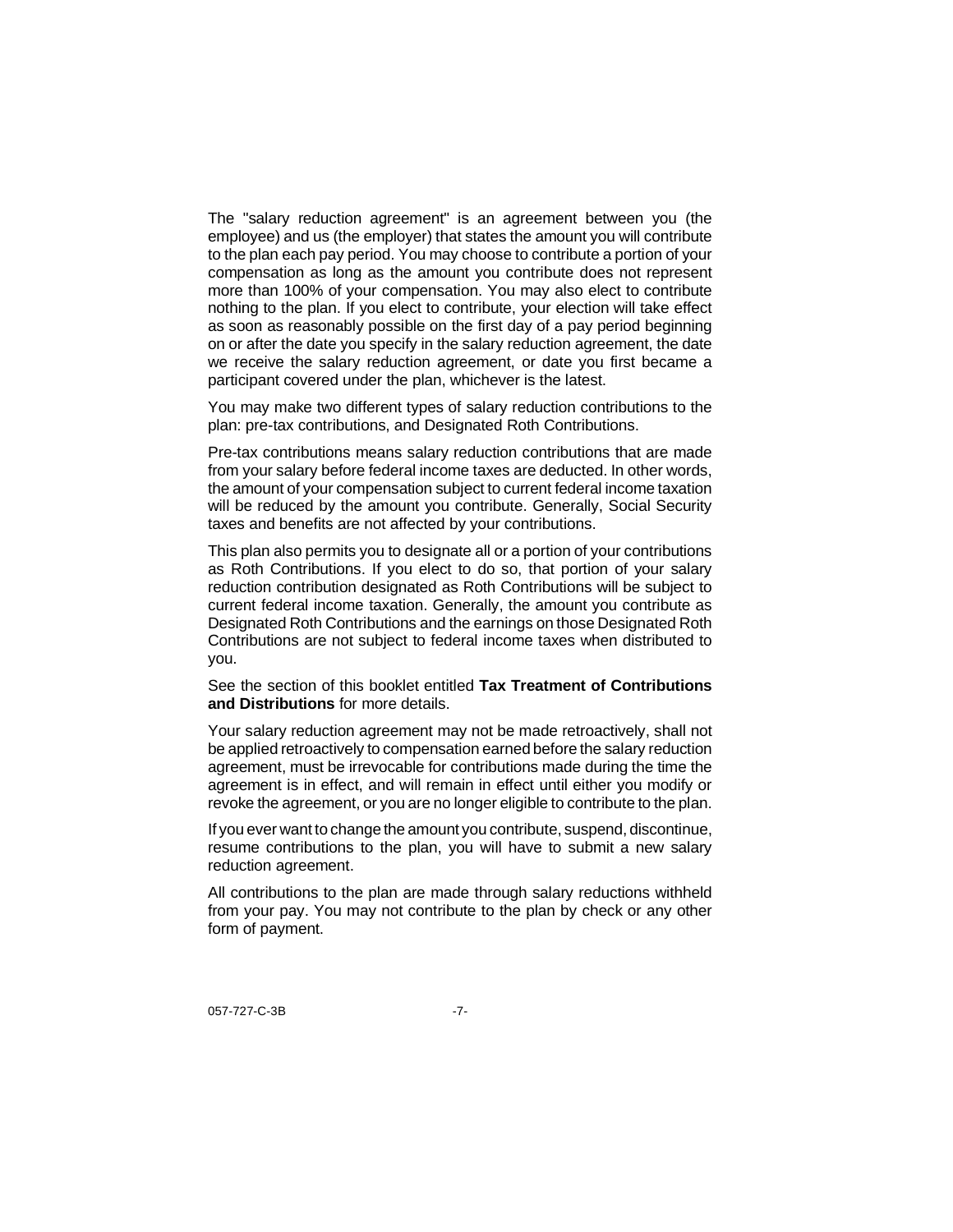Employer contributions on your behalf will begin on January 1, April 1, July 1 or October 1, coinciding with or immediately following the date you meet all of the eligibility requirements.

When we notify Mutual of America Life Insurance Company of your enrollment, they will establish an individual account for you.

# **IF YOU DO NOT ENROLL** IF YOU DO NOT ENROLL

If you are hired (or rehired) on or after December 1, 2019, you will receive a written notice explaining Automatic Enrollment and your right to elect to have no such Automatic Enrollment contributions made on your behalf. The notice will include the procedure for exercising that right and the timing for implementing your election. If you do not make an election within the timeframe provided in the notice, you will be automatically enrolled in the plan, and we will automatically withhold:

- 1% from your salary for the initial Plan Year in which your Automatic Enrollment contributions commenced;
- 2% for the next plan year (following the plan year in which your Automatic Enrollment commenced) ;
- and 3% for the next (and each subsequent) plan year.

The automatic salary deferrals will continue until you elect to have a different amount (including no amount) deferred from your pay.

This "Automatic Enrollment" will take effect on the first pay period beginning on or after the day you begin (or resume) participating in the plan, or the day you satisfy the eligibility requirements of the plan for salary reduction contributions, whichever day is later.

You will also receive notice when you are hired explaining how your Automatic Enrollment contributions will be invested in the plan, and your right to invest your contributions in any other investment alternative available under the plan.

If you are automatically enrolled in the plan because you did not complete a salary reduction agreement and enrollment form, all contributions made on your behalf will be invested in the plan's default investment alternative described in the section of this booklet entitled **Your Investment Choices**. Those "default investments" will be made unless and until you inform us that you do not want to make contributions, or want to direct your contributions to another investment alternative available under the plan.

You will receive annual written notice indicating the percentage of your salary that is being deducted from your pay and contributed to the plan.

057-727-C-3B -8-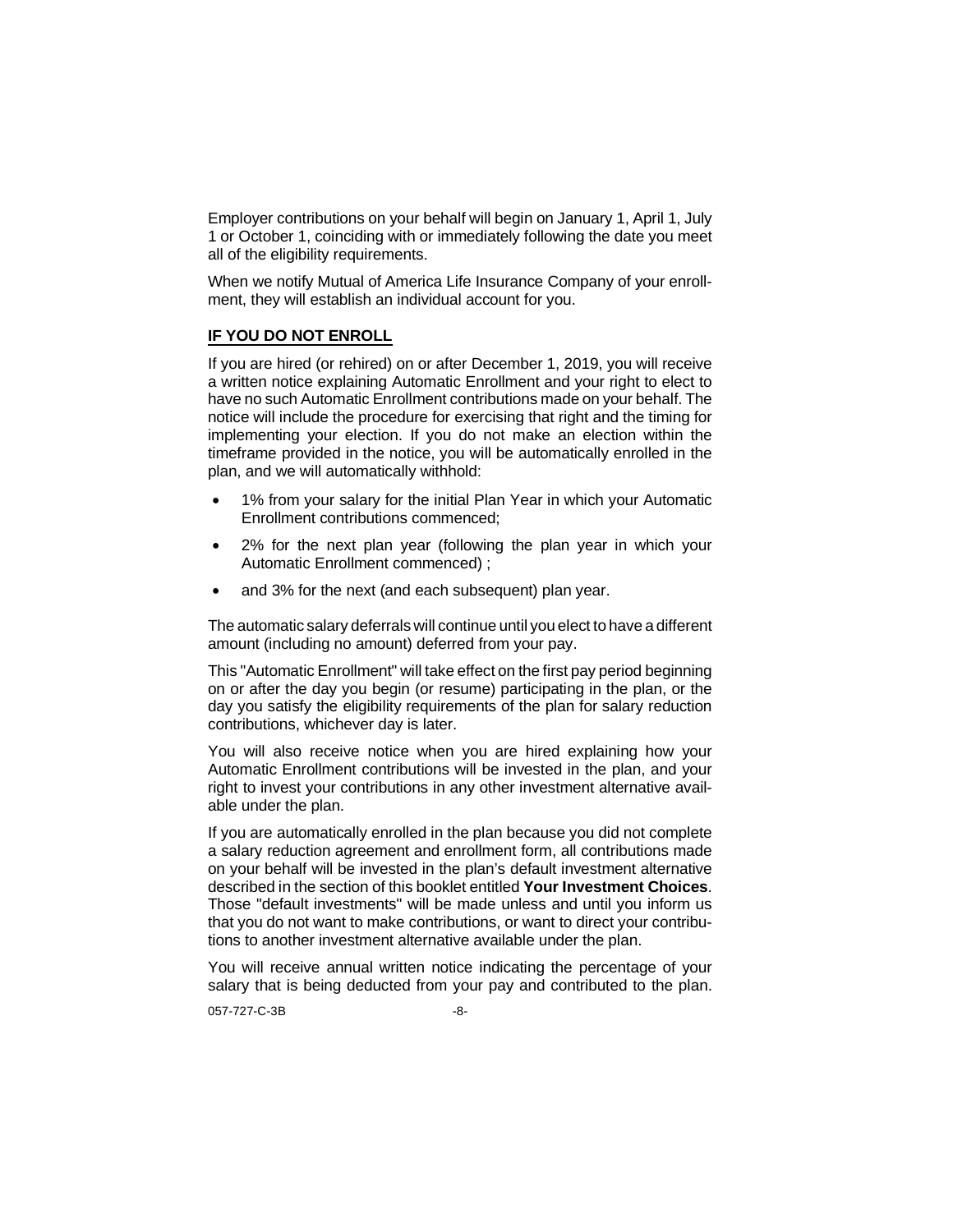That notice will also explain your right to change or cease the Automatic Enrollment contributions. You will also receive an annual notice providing information about the default investment alternative selected for your allocations, for as long as these contributions are subject to automatic enrollment.

Automatic Enrollment contributions are not treated as Designated Roth Contributions under Section 402A of the Code.

Refer to the **Death Benefits** section of this booklet for information about how your beneficiary will be determined if you do not designate one.

If you were hired before December 1, 2019, and did not complete a salary reduction agreement advising that you want to contribute to the plan, we will not deduct any amount from your salary and no contribution to the plan will be made on your behalf. If you are otherwise eligible, you can at any time complete a salary reduction agreement and enrollment form to begin contributions to the plan.

Please note that the Automatic Enrollment contribution will not apply to Temporary Employees.

#### **HOW MUCH CAN YOU CONTRIBUTE**

You can contribute any amount provided that you do not contribute more than the maximum permitted by law.

The aggregate maximum contribution under all contracts or custodial accounts permitted by the Internal Revenue Code is \$20,500 in 2022, and may be adjusted for inflation in future years. Additionally, if you have attained age 50, you are eligible to make an additional catch-up contribution. This age-50 catch-up contribution cannot exceed \$6,500 in 2022, as may be adjusted for inflation in future years.

#### **Special Catch-Up Contributions**

If you are an employee of a hospital or a home health service agency, health or welfare service agency, church or educational organization, you may be eligible to make an additional contribution, called a special catch-up contribution. To be eligible for this special catch-up contribution, you must have completed at least 15 years of service with us.

If you are eligible to make a special catch-up contribution, Mutual of America Life Insurance Company will calculate the amount upon your request.

057-727-C-3B -9-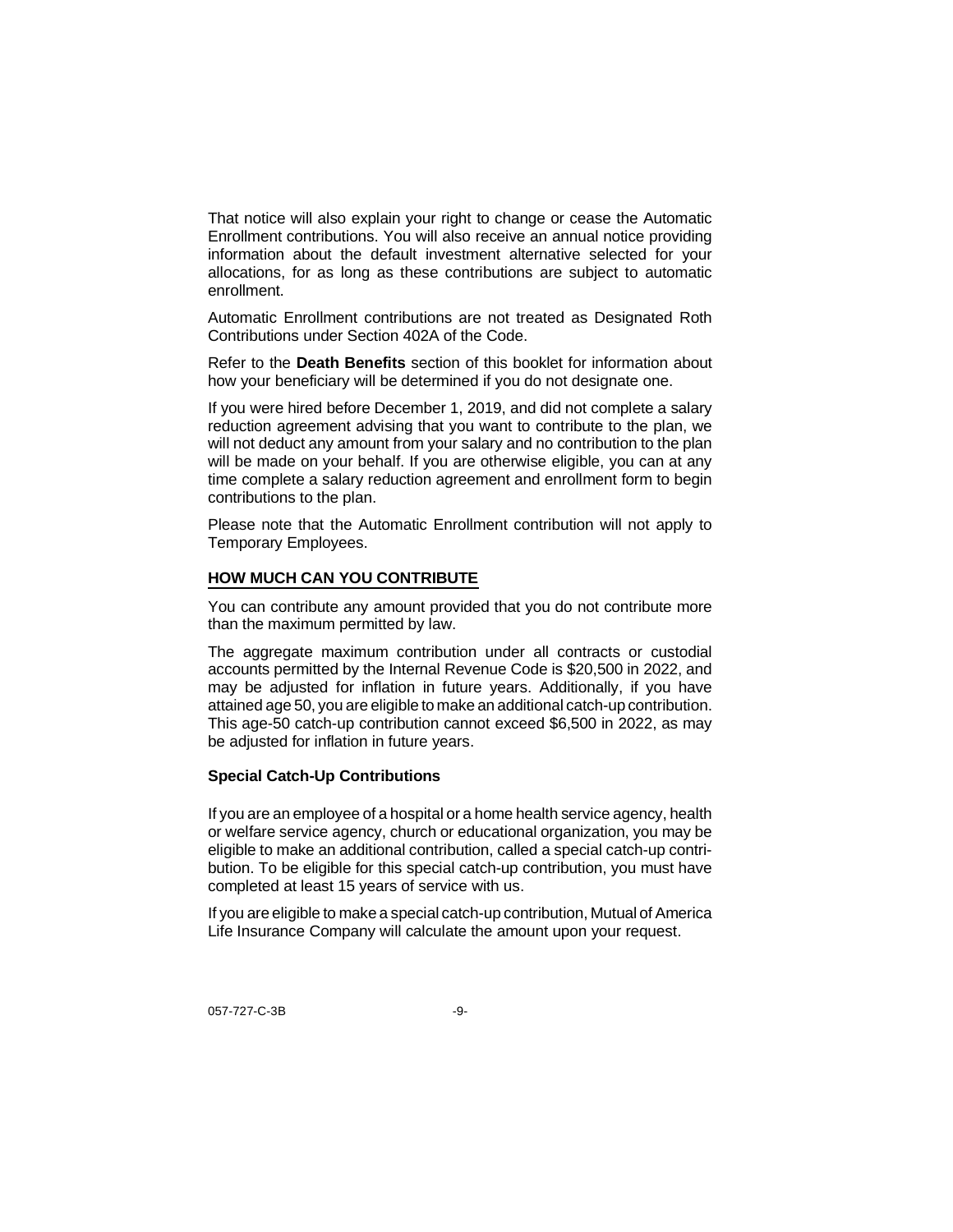#### **Rollover Contributions From Certain Retirement Plans**

You may also make rollover contributions to this plan, provided it is permitted by the Designated Provider(s). The Designated Provider(s) authorized to receive rollover contributions will be identified and listed in the back of this booklet. A rollover contribution is a distribution that you are entitled to receive from another eligible retirement plan which you transfer into this plan. An eligible rollover distribution may be any of the following:

- (a) An eligible distribution from an arrangement described in Section 403(b) of the Code;
- (b) An eligible distribution from an individual retirement account or annuity described in Section 408(a) or (b) of the Code;
- (c) An eligible rollover distribution from a qualified plan described in Section 401(a) or 403(a) of the Code; or
- (d) A repayment of a qualified hurricane distribution in accordance with Section 1400Q(a) of the Code.

However, this plan will not accept any rollovers from a governmental 457(b) plan and cannot accept any non-Roth after-tax contributions.

You must notify the Plan Administrator in advance if you would like to make a rollover contribution. You must also notify the Plan Administrator of the plan from which you are receiving the distribution if you want to make a direct transfer to this plan. You must request a direct transfer if any part of your rollover consists of Designated Roth Contributions.

Your rollover contribution(s) will be placed in your rollover contribution account(s). You will always be 100% vested in the amounts in your rollover contribution account(s) and these amounts may be withdrawn or distributed to you, in whole or in part, at anytime. Separate accounts will be maintained for rollovers of Before Tax Contributions (and their earnings) and Designated Roth Contributions (and their earnings).

A rollover contribution may result in tax savings to you. You should consult your tax advisor before making such a contribution.

#### **TRANSFERS BETWEEN ACCOUNTS**

You can transfer funds from any Designated Provider(s) authorized to transfer funds to any other Designated Provider(s) authorized to receive such transfer, provided the contract or custodial account authorizes such transfers and the Designated Provider(s) is authorized to do so. See the list of eligible Designated Provider(s) in the back of this booklet.

057-727-C-3B -10-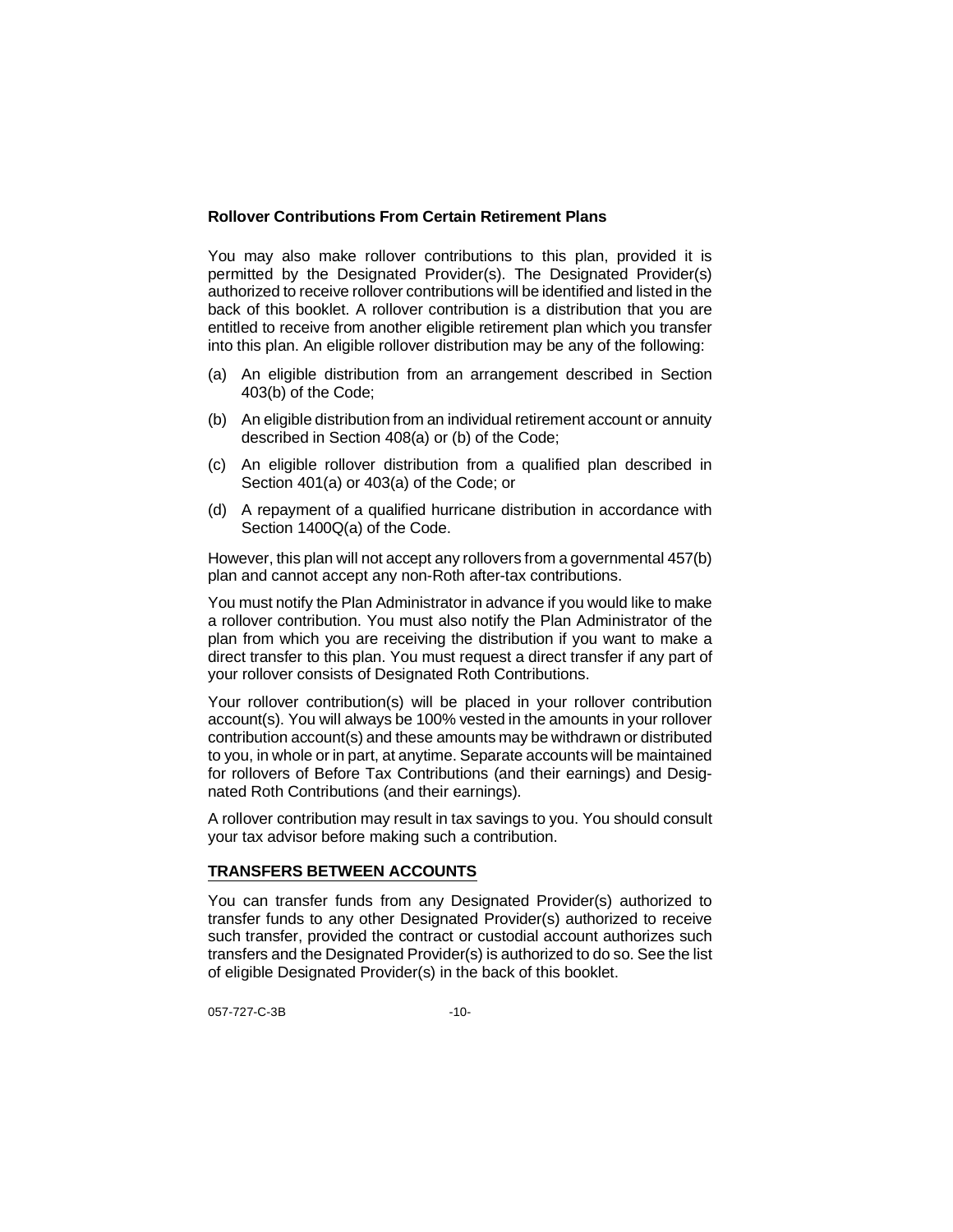# **EMPLOYER CONTRIBUTIONS** EMPLOYER CONTRIBUTIONS

We will make a matching contribution on your behalf equal to 100% of the salary reduction amount you are contributing during the plan year that does not exceed 3% of your compensation received during the plan year.

Age-50 catch-up contributions are not eligible for a matching contribution.

#### **For employees hired on or after January 13, 2011:**

Each plan year we will make an employer base contribution on your behalf equal to 3% of the compensation you received for that year, while you are a participant in the plan. This employer base contribution will be made whether or not you are making contributions.

#### **For employees hired before January 13, 2011:**

Each plan year we will make an employer base contribution on your behalf equal to 6% of the compensation you received for that year, while you are a participant in the plan. This employer base contribution will be made whether or not you are making contributions.

#### **Compensation Defined**

For purposes of calculating employer contributions, compensation generally means, all your taxable earnings from us. It will also include contributions made by a salary reduction agreement with us to certain other retirement or benefit plans.

It excludes reimbursements, expense allowances, fringe and welfare benefits, moving expenses and certain deferred compensation.

Compensation in excess of \$305,000 per year in 2022, as may be adjusted for inflation in future years, is not counted for purposes of employer contributions. This federal tax law limit may be increased for future years according to the Internal Revenue Code.

#### **LIMITATIONS ON CONTRIBUTIONS**

Federal tax law limits the total of all contributions that may be made to a participant's account. Generally, the maximum annual contribution (including any forfeitures) to all plans that can be made on behalf of a participant is (1) \$61,000 in 2022, as may be adjusted for inflation in future years or (2) 100% of compensation, whichever is less. This amount may have to be reduced because of other contributions to, or benefits of, other retirement plans.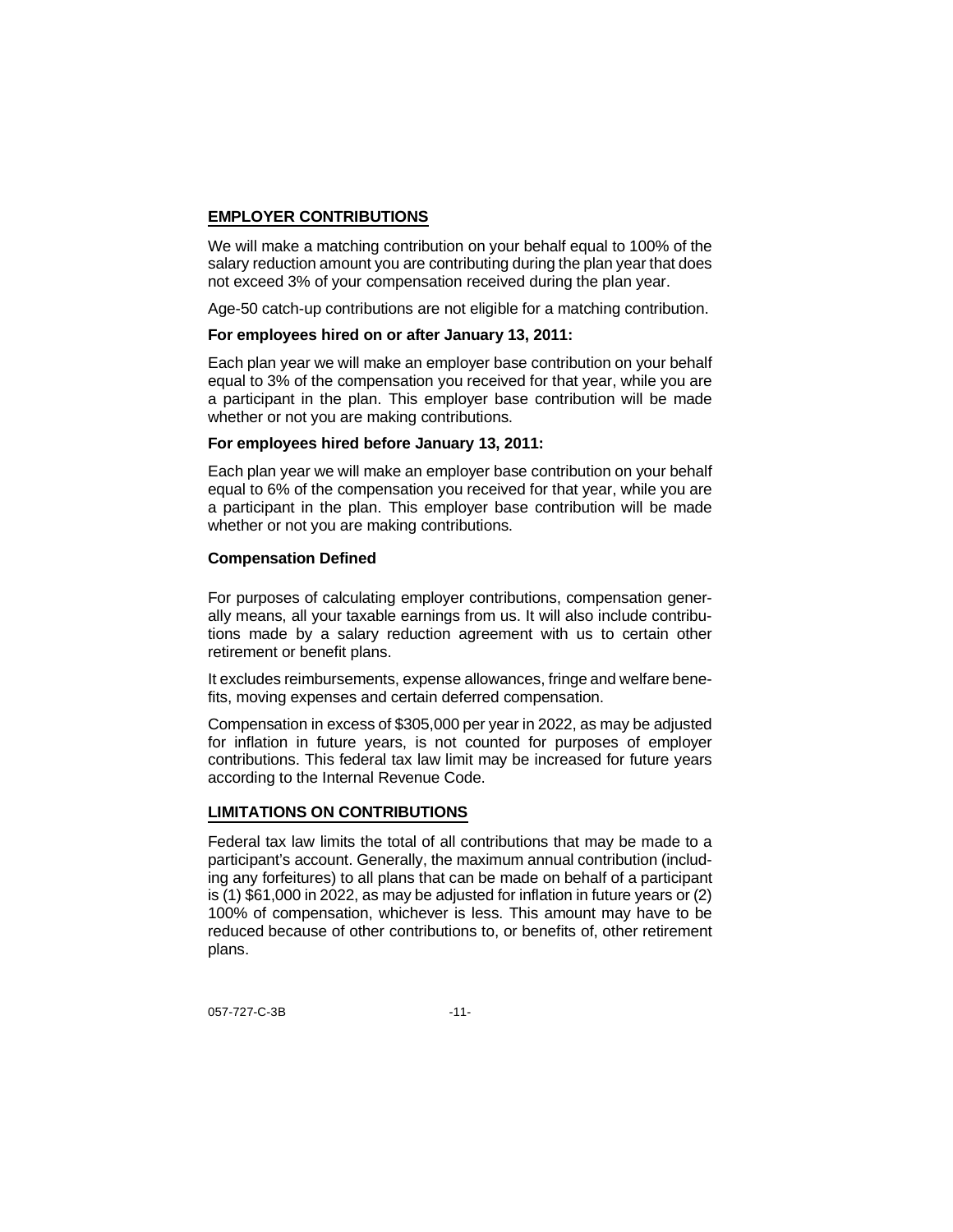#### **YOUR INDIVIDUAL ACCOUNT** YOUR INDIVIDUAL ACCOUNT

All contributions to this plan will be credited to your individual account on or as soon as reasonably practical after the date received in Mutual of America Life Insurance Company's home office in New York.

Mutual of America Life Insurance Company will send you quarterly statements showing the contributions, interest and investment gains or losses, charges, opening and closing account balances and any transactions you have made during the quarter.

#### YOUR INVESTMENT CHOICES

Detailed information about the interest and investment alternatives will be provided by the Plan Administrator or the Designated Provider(s) listed in the back of this booklet. This detailed information, which includes a prospectus or brochure, describes your alternatives, including details about charges and expenses.

You should read this material carefully before making your decisions. This information is not intended by the Plan Administrator as investment advice. You should consult your own professional investment advisor for such advice.

If you fail to provide investment directions, any contributions made on your behalf will be allocated to the plan's "default investment alternative". This default investment alternative is one of the Designated Providers' investment alternatives specified by the plan document in accordance with government regulations.

Your contributions will continue to be allocated to the default investment alternative until you provide directions to the contrary. Any contributions allocated to the default investment alternative (and their earnings, if any) will remain there until you request a withdrawal or a transfer to another investment alternative.

For contributions made on and after November 1, 2020, the default investment alternative is the Mutual of America Retirement Funds. You will receive a summary description of this investment alternative before it begins to receive your contributions and at least once a year thereafter until you provide affirmative investment directions. A more detailed description of this alternative may be found in the prospectus or brochure.

For contributions made before November 1, 2020, the default investment alternative was the Fidelity VIP Asset Manager Portfolio, which is also described in the prospectus or brochure.

057-727-C-3B -12-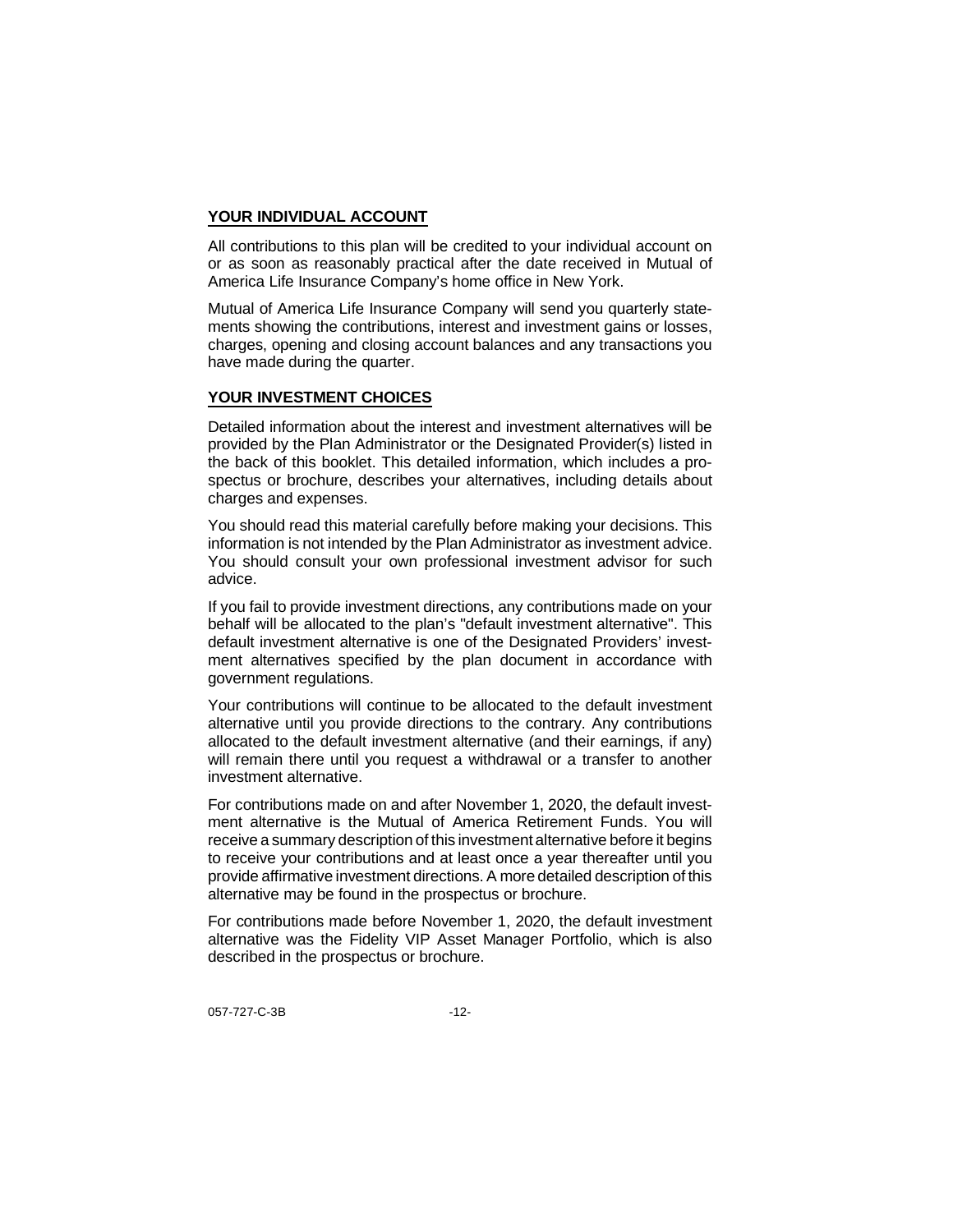You can direct the allocation of future contributions or transfer money from one interest or investment alternative to another or any of the eligible Designated Provider(s), if authorized, and listed in the back of this booklet, by contacting the Designated Provider(s) identified in the back of this booklet.

Because you have the right to decide how to invest your retirement plan funds, you are responsible for any losses that result from your decision.

Under the Employee Retirement Income Security Act of 1974 (ERISA), the people who operate a retirement plan (called "fiduciaries") are generally responsible for the investment of all plan funds and are usually liable for any losses that result from imprudent investment decisions. However, an exception to this rule (enacted as Section 404(c) of ERISA) provides that if a retirement plan permits a participant or beneficiary to direct the investment of his or her plan funds in accordance with certain Department of Labor regulations, the plan's fiduciaries will not be liable for any loss that directly results from the participant's or beneficiary's investment decisions. Our plan is designed to comply with these regulations, so the plan's fiduciaries are not responsible for your investment results.

Since you bear the risk of your investment decisions, you should carefully weigh the potential earnings and risk of the plan's Investment Options (including charges and expenses) before you decide how to invest your plan funds. You may consider dividing your plan funds among several investment options to help avoid potential losses.

# **VESTING** VESTING

Vesting means that you are entitled to the value of your individual account, even if you terminate employment with us before retirement.

The value of your individual account is fully and immediately vested from your date of participation in the plan.

### **LOANS** LOANS

No loans are permitted under this plan.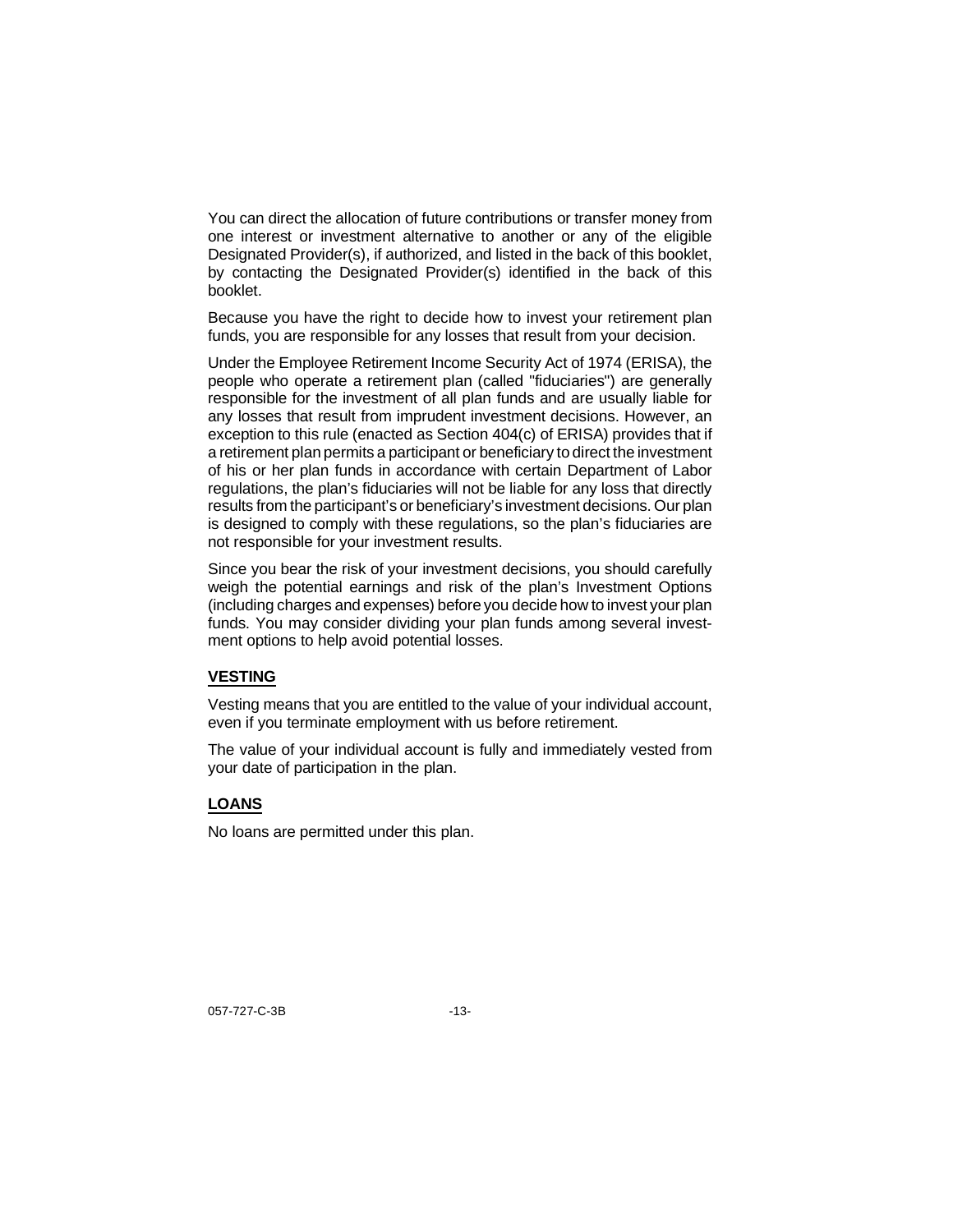#### **WITHDRAWALS FROM YOUR ACCOUNT**

#### **Salary Reduction Contributions**

Amounts in your salary reduction contribution account as of December 31, 1988, if any, may be withdrawn at anytime. In addition, if applicable, any amounts in your salary reduction contribution account as of December 31, 1988 attributable to any prior tax-deferred annuity plan may be withdrawn at anytime.

Federal tax law restricts withdrawals of salary reduction amounts made to your account after December 31, 1988. The law also restricts withdrawals of interest and investment earnings credited after that date on all salary reduction contributions. These amounts may not be withdrawn before you reach age 59 $\frac{1}{2}$  unless the withdrawal is made on account of termination of employment, if you incur a disability that prevents you from working, plan termination or death.

#### **Employer Contributions**

While you remain employed with us, you can withdraw vested amounts from your employer contribution account on or after age  $59\frac{1}{2}$  or if you incur a disability that prevents you from working. Vested amounts can also be withdrawn after termination of employment with us or if the plan is terminated.

Contact the Plan Administrator for instructions concerning the procedures and forms for withdrawals.

#### **Hardship**

In addition, federal law permits you to withdraw salary reduction contributions and vested employer contributions because of a financial hardship. However, interest and investment earnings credited after December 31, 1988, to your individual account attributable to salary reduction contributions cannot be withdrawn for financial hardship. Amounts attributable to vested employer contributions may be withdrawn for financial hardship if they are invested in a group annuity contract.

A hardship is generally defined as an immediate and heavy financial need by you, or in some cases by certain family members, dependents or beneficiaries. Under the plan hardship situations are limited to purchase of (and certain repairs to) a principal residence, certain tuition expenses, certain funeral expenses, certain medical expenses and payments neces-

057-727-C-3B -14-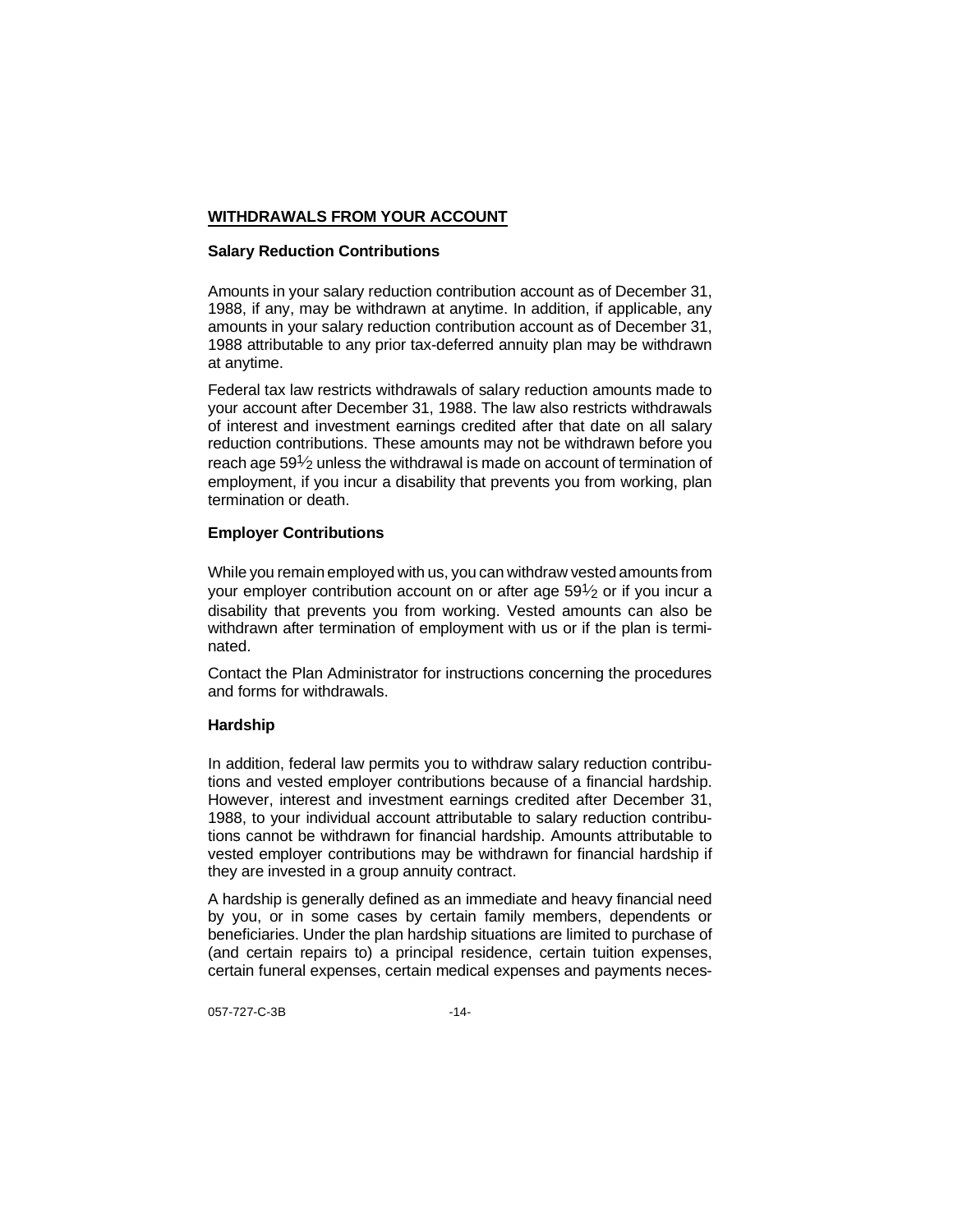sary to prevent eviction from, or the foreclosure of a mortgage on your principal residence.

The hardship withdrawal cannot exceed the amount of the immediate need, including amounts necessary to pay any federal, state or local income taxes or penalties reasonably anticipated to result from the withdrawal.

Before you can qualify for a hardship withdrawal, you will be required to make any available withdrawals from this and other retirement plans. Additionally, you will be required to certify in writing or electronically, as a condition of receiving a hardship distribution, that you have insufficient cash or other liquid assets reasonably available to meet your financial hardship.

#### **Methods Of Payment For Withdrawals**

Any amounts withdrawn due to a hardship must be distributed in a single sum. Any other withdrawal may be paid in a single sum or in any other method of payment permitted by the contract or custodial account from which the withdrawal is made, such as the Specified Payment Option permitted by the contract issued by Mutual of America Life Insurance Company, as described below.

If you have met other requirements for withdrawals and you (a) are age 591⁄2 or older, or (b) have terminated employment at age 55 or later, you can elect to receive regularly scheduled withdrawals from your account under the Specified Payments Option. Under this form of benefit, you can choose to receive regular monthly payments of \$100 or more. You can also specify in advance the number of payments you wish to receive. You can increase or decrease (not below \$100) the amount of income you receive and you can stop payments at any time subject to Minimum Distribution Requirements described below.

Your monthly payments of \$100 or more, as you elect, will be made from the amount maintained for you in the interest or investment alternatives you specify. Payments will continue up to the earliest of the following events: (a) the date you elect to have payments end, (b) the date you elect to purchase an annuity benefit, (c) your date of death and (d) the date your balance in any account from which you are receiving payments is insufficient to pay the specified amount.

Payments are subject to any restrictions that apply to withdrawals.

057-727-C-3B -15-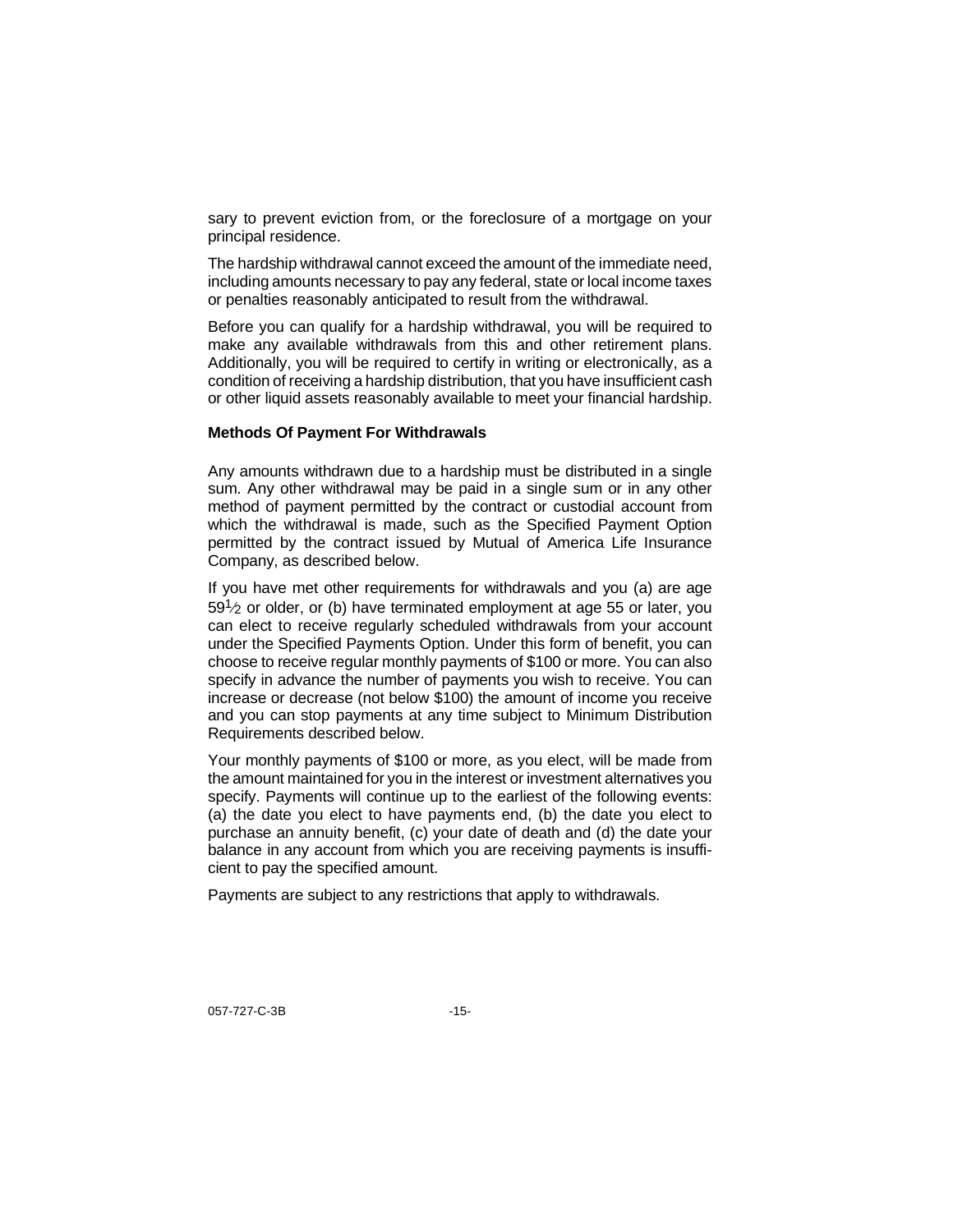#### **Spousal Consent**

If you are married, federal law requires that your spouse consent in writing before a withdrawal is made. Your spouse's consent must be made on a form provided by the plan and must be witnessed by a notary public or an authorized representative of the Plan Administrator.

# **Disaster Relief Withdrawals**

Prior to January 1, 2010, in accordance with Federal disaster relief legislation, certain participants were permitted to take emergency withdrawals from their plan accounts to pay certain expenses resulting from the Gulf Coast hurricanes of 2005 and the Midwestern storms and floods of 2007 and 2008. These withdrawals were generally tax-free to the recipient if the funds were recontributed to the plan or an IRA within three years. Similar emergency withdrawals may be permitted for future disasters. Affected participants may obtain additional details from the Plan Administrator.

#### **TAX TREATMENT OF CONTRIBUTIONS AND DISTRIBUTIONS**

The tax treatment of your contributions and distributions generally depends on whether they are Before Tax Contributions or Designated Roth Contributions.

**Before Tax Contributions** are deducted from your salary *before* federal income tax is imposed. This means that any Before Tax Contributions that you make during a calendar year will reduce your gross income reported on IRS Form W-2 and therefore your federal income tax for that year.

Since Before Tax Contributions are not taxable when made, they are generally taxable when they are distributed from the plan. Investment earnings accumulated on Before Tax Contributions are tax-free as long as they remain in the plan, but are also generally taxable when they are distributed.

**Designated Roth Contributions** are deducted from your salary *after* federal income tax is imposed. This means that any Designated Roth Contributions that you make during a calendar year are reported as gross income on IRS Form W-2 and are subject to federal income tax for that year. Since these contributions are taxable when made, they are not taxable when distributed.

057-727-C-3B -16-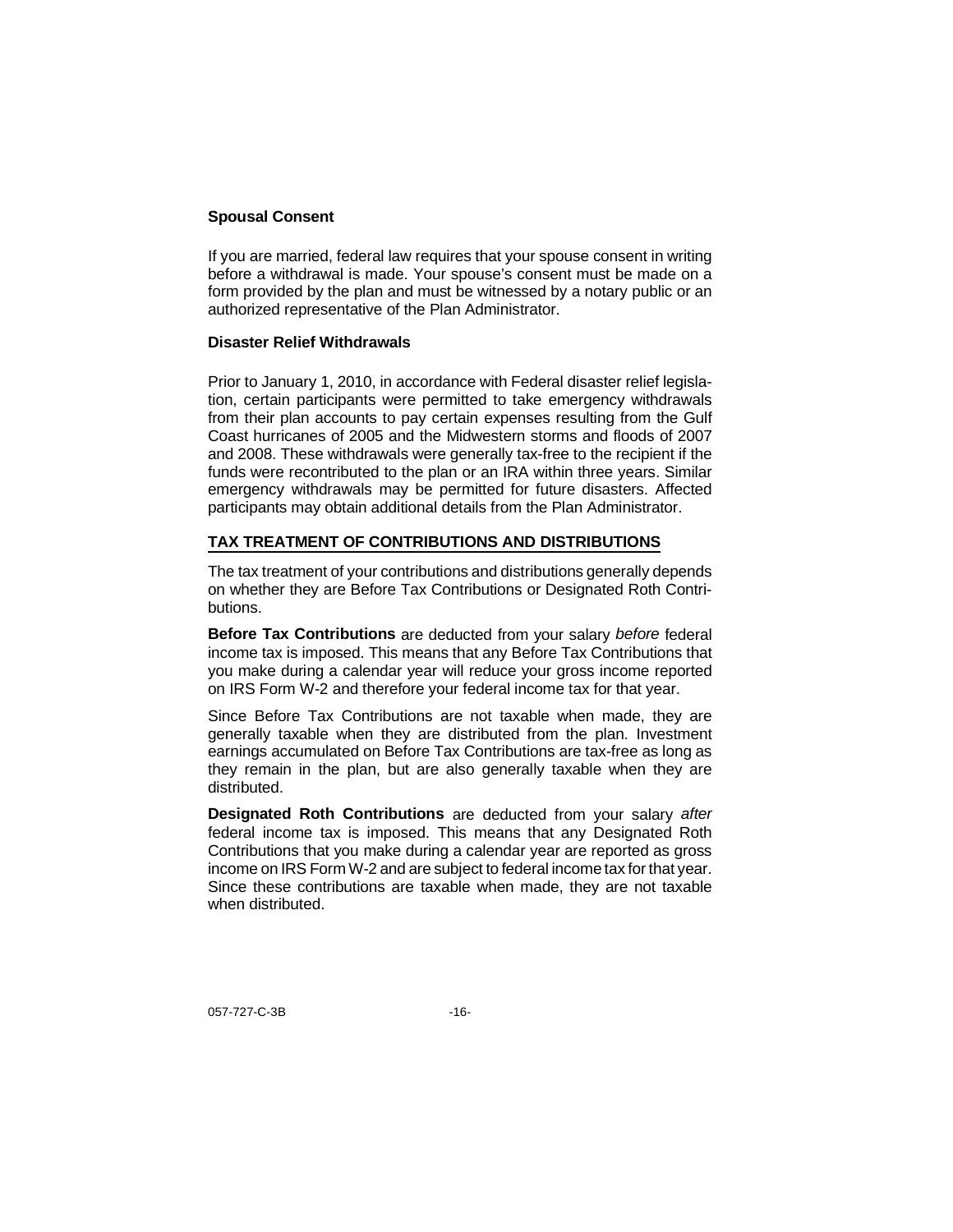Investment earnings accumulated on Designated Roth Contributions are tax-free as long as they remain in the plan, and are generally not taxable when they are distributed unless one of the following conditions applies:

- The distribution occurs before the end of the fourth tax year following the tax year in which you first made Designated Roth Contributions to this plan (this is called the "Five-Year Rule"); or
- The distribution is made before you die, attain age 59-1/2, or become totally disabled.

In some cases, a distribution from your Designated Roth Contribution accounts will consist of a pro rata share of both contributions and earnings. Accordingly, your distribution may be partially taxable and partially tax-free.

**Early Distribution Penalty Tax.** If you receive a taxable distribution of Before Tax Contributions and earnings (or of Designated Roth earnings) before you attain age 59-1/2, you may be subject to an early distribution penalty tax in addition to the regular federal income tax. This penalty tax is equal to 10% of the amount of the taxable distribution. However, there are several exceptions to this penalty for certain early retirement and emergency distributions. For example, the 10% penalty tax does not apply if your distribution is paid:

- In the form of substantially equal periodic payments over your life or life expectancy after you leave your job; or
- Because you separated from service with us after you attained age 55; or
- To pay certain medical expenses; or
- After you become disabled; or
- After your death to your beneficiary or estate.

**Rollovers.** In some cases, it may be possible to postpone the taxation of a distribution by rolling it over (transferring it) to an Individual Retirement Arrangement (IRA) or an eligible retirement plan. In that case, the funds that were rolled over will generally not be taxable until they are distributed from the recipient IRA or plan. For some payments, you may request this plan to make a rollover for you (a "direct rollover"). Designated Roth Contributions (and their earnings) may only be rolled over to a Roth IRA or an eligible retirement plan that does not commingle those contributions with Before Tax Contributions (and their earnings).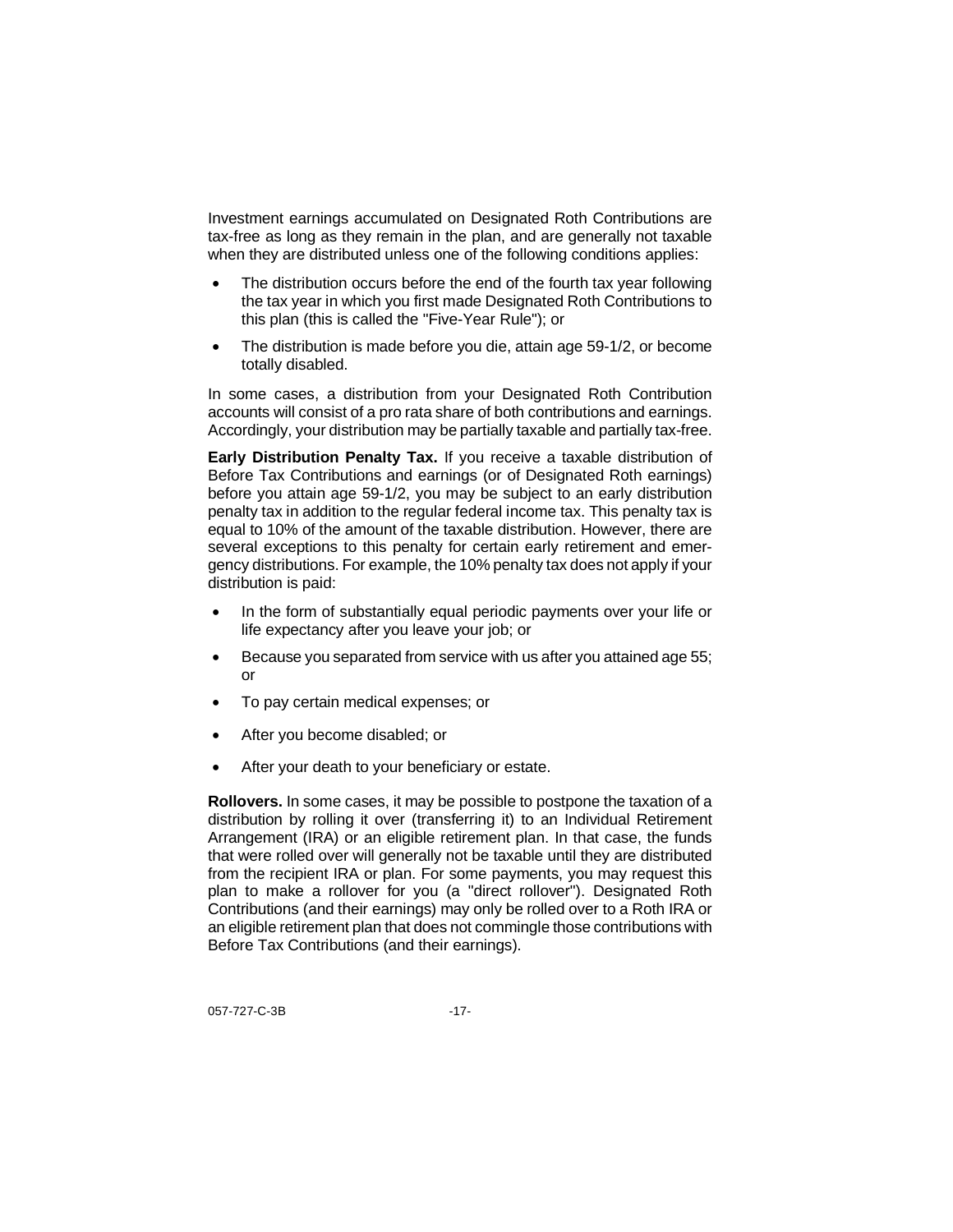#### **Impact on Other Employee Benefits**

Your Before Tax Contributions and Designated Roth Contributions will be made through salary reduction and will reduce your take-home pay. However, these contributions will not reduce your Social Security Tax or the Social Security benefits that you will be entitled to receive when you retire.

Making Before Tax Contributions and/or Designated Roth Contributions may have an effect on your benefits under other retirement and welfare plans in which you are a participant, based on whether benefits are attributable to your salary before or after any contributions are made to this plan.

Please review the provisions of these other retirement and welfare plans and/or request information from the Plan Administrator identified on the last page of this booklet.

**Tax Planning.** As discussed above, Before Tax Contributions are generally tax-free when made and taxable when distributed. Designated Roth Contributions are generally taxable when made and tax-free when distributed.

You should remember this when you decide what sort of contributions you wish to make to this plan.

You should also consider the tax consequences whenever you request a distribution from the plan. When you receive a distribution from the plan, Before Tax Contributions and their earnings (which are usually taxable) will generally be distributed before Designated Roth Contributions and their earnings (which are usually tax-free) unless you elect otherwise.

The information in this booklet is a brief summary of the applicable federal income tax rules. State tax may also apply, and may be subject to different rules. When you are about to receive a payment from this plan, you will be given a notice that explains the federal tax consequences in greater detail, including the rules concerning the payment and withholding of federal income tax. However, that notice and this booklet are not intended to be, and should not be considered, tax advice. You should consult your accountant, attorney, or other tax advisor before you make any decisions about your contributions to, or distributions from, this plan.

#### **IF YOU LEAVE OUR EMPLOY**

If you terminate employment with us and your vested account balance is greater than \$1,000, you have the following choices:

(a) You can generally leave all or part of your vested account in the plan and defer receipt of your benefit. Your account will continue to accu-

057-727-C-3B -18-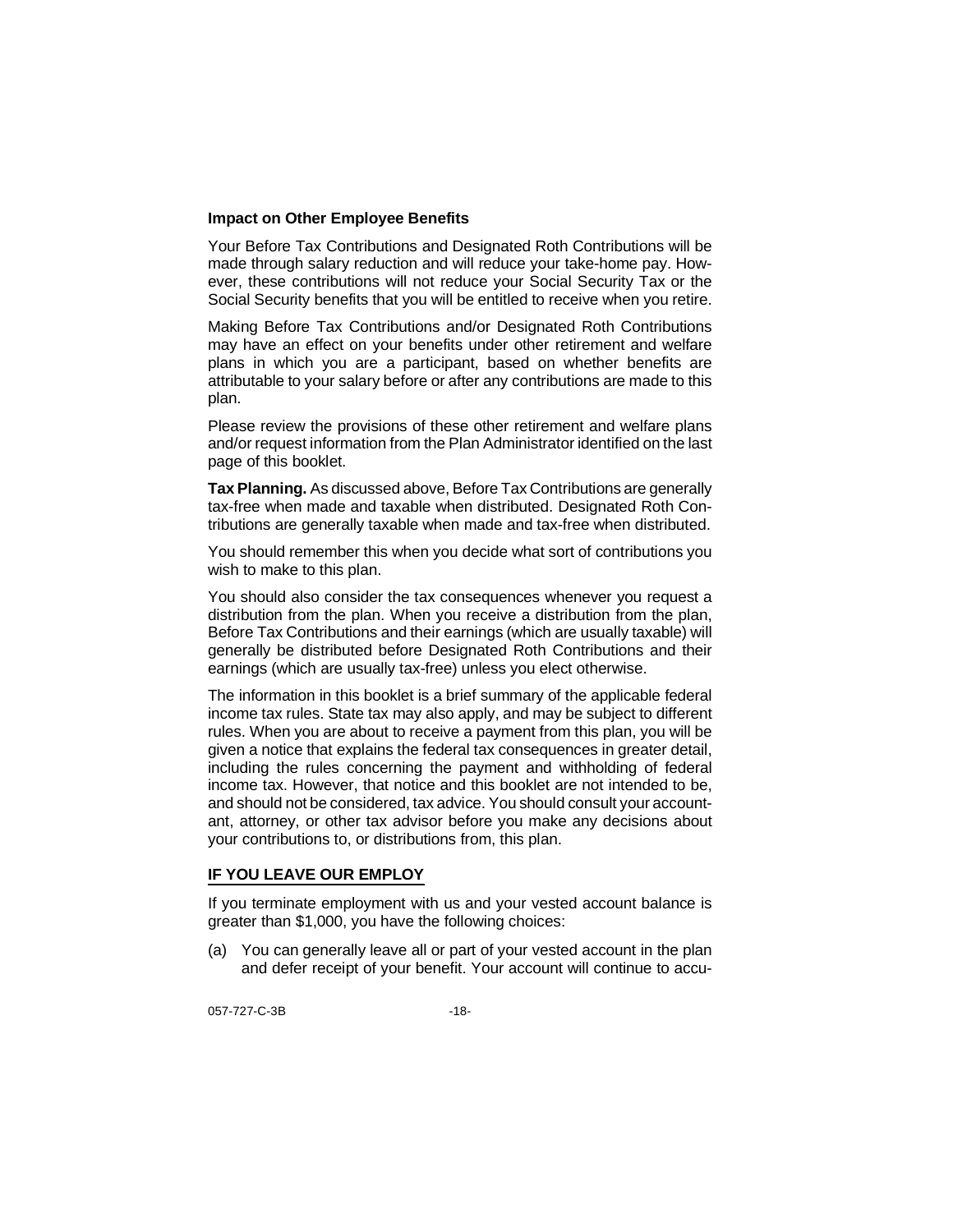mulate interest or share in the investment experience of the funds in which your vested account is invested.

(b) You can withdraw all or part of your vested account in a single sum provided you have met the requirements for withdrawals. (See section entitled **Withdrawals From Your Account**.)

If your vested account balance is \$1,000 or less, you will receive a single-sum payment at termination of employment.

Once this cash payment is made, you will not be entitled to any further benefits under this plan. (See section entitled **Tax Treatment of Contributions and Distributions**.)

# **VETERANS' RIGHTS**

If you are absent from work due to a period of qualified military service, you will continue to earn retirement benefits during your absence if you return to work within the time period determined in accordance with the Uniformed Services Employment and Reemployment Rights Act of 1994, as amended.

If you return to work within the time period required by law, your period of military service will be treated as service with us for purposes of determining whether you are eligible to participate in the plan and whether you are entitled to a vested benefit. After you return to work, you may make up any missing salary reduction contributions (and receive any missing Employer Contributions) that would have been made to the plan if you had continued to work for us during your period of military service (including any Employer Contributions that match your make-up salary reduction contributions).

Alternatively, if you are absent from work due to a period of qualified military service, we may continue to pay you a portion of your salary to make up all or part of the difference between your military pay and what you would have received if you had continued to work for us. If so, this "differential pay" will count as Compensation for purposes of determining contributions under the plan. (See section entitled **Compensation Defined**.) In that case, you may make salary reduction contributions (and receive Employer Contributions) based on your differential pay during your period of military service, whether or not you return to work for us afterward.

If you are absent from work due to active military service for at least 30 days, you may obtain a withdrawal from your individual accounts attributable to salary reduction contributions provided you suspend your contributions to the plan for a period of at least six months. (See section entitled **Withdrawals From Your Account**.)

057-727-C-3B -19-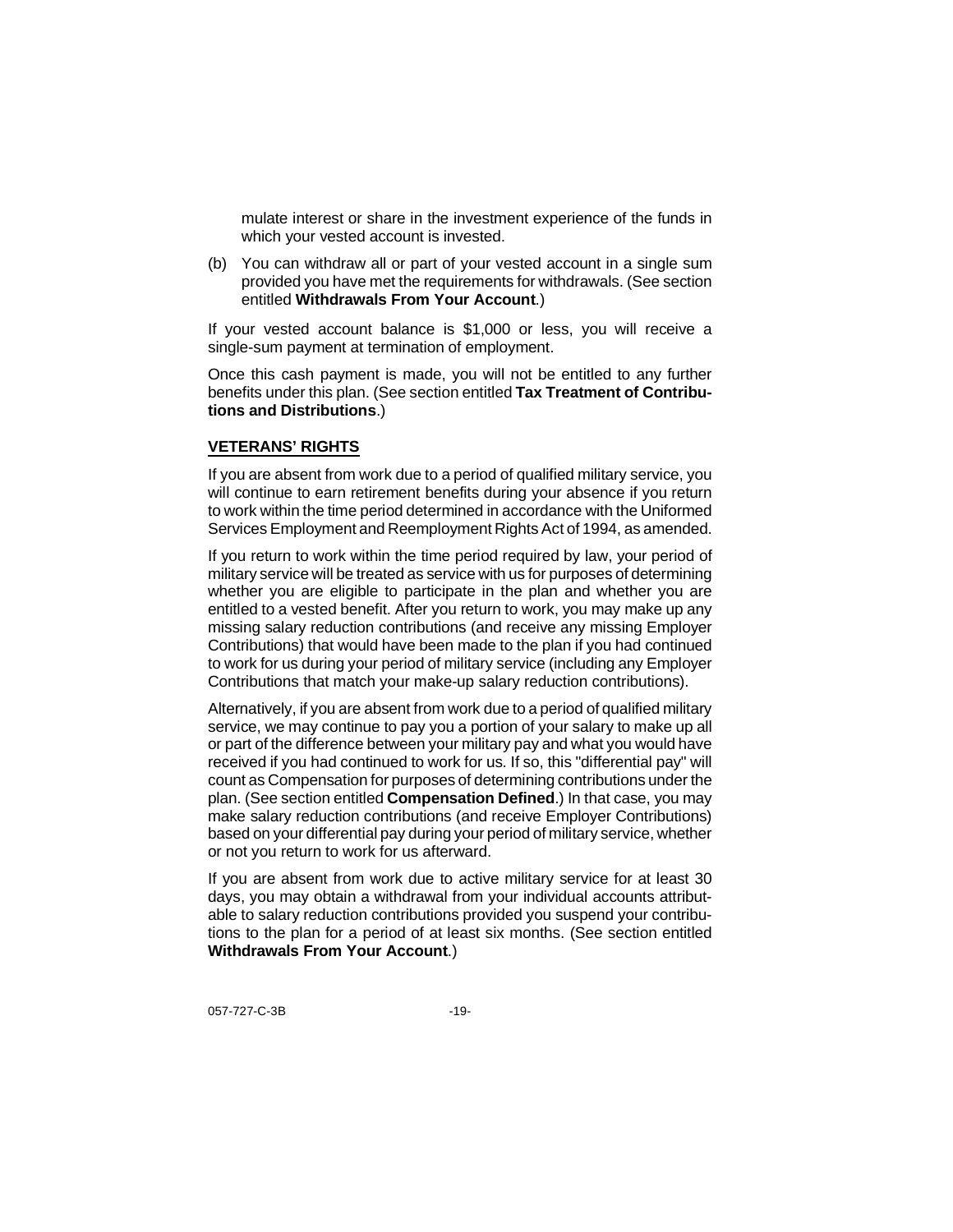In addition, if you die on or after January 1, 2007, while performing qualified military service, your spouse or other beneficiary will be entitled to a death benefit provided by 100% of the value of your Accounts as if you had died while working for us. (See section entitled **Death Benefits**.)

# **DEATH BENEFITS**

If you die before you begin to receive annuity payments, your beneficiary will be entitled to the total value of your account. If you are married, your spouse will automatically be your beneficiary unless he or she consents to your naming another beneficiary. Your spouse's consent must be given in writing on a form provided by the plan and must be witnessed by a notary public or an authorized representative of the Plan Administrator. A spousal waiver which is signed before the first day of the plan year that contains a participant's 35th birthday is valid only until the participant's 35th birthday. A new spousal waiver would have to be signed on or after the first day of the plan year in which the participant reaches age 35.

Your beneficiary can elect to receive the death benefit in a single sum or, provided your beneficiary is not an entity such as your estate or a trust, use the account to purchase a guaranteed lifetime annuity subject to the applicable tax laws, including regulations governing the time by which death benefits must be distributed.

If you die after annuity payments have begun, a death benefit, if any, will be paid in accordance with the form of annuity you chose at retirement.

Participants have the opportunity to designate a beneficiary when submitting their enrollment information or by completing a Beneficiary Designation form. A beneficiary is a person entitled to receive all or part of the value of your account in the event of your death. If a beneficiary is not surviving when a payment is made to a beneficiary, the plan will make a single sum payment or the commuted value of any remaining periodic payment to the first surviving class of the following classes of successive preference beneficiaries:

- (a) your surviving spouse;
- (b) your surviving children in equal shares;
- (c) your surviving parents in equal shares;
- (d) your surviving brothers and sisters in equal shares; or
- (e) the executors or administrators of your estate.

057-727-C-3B -20-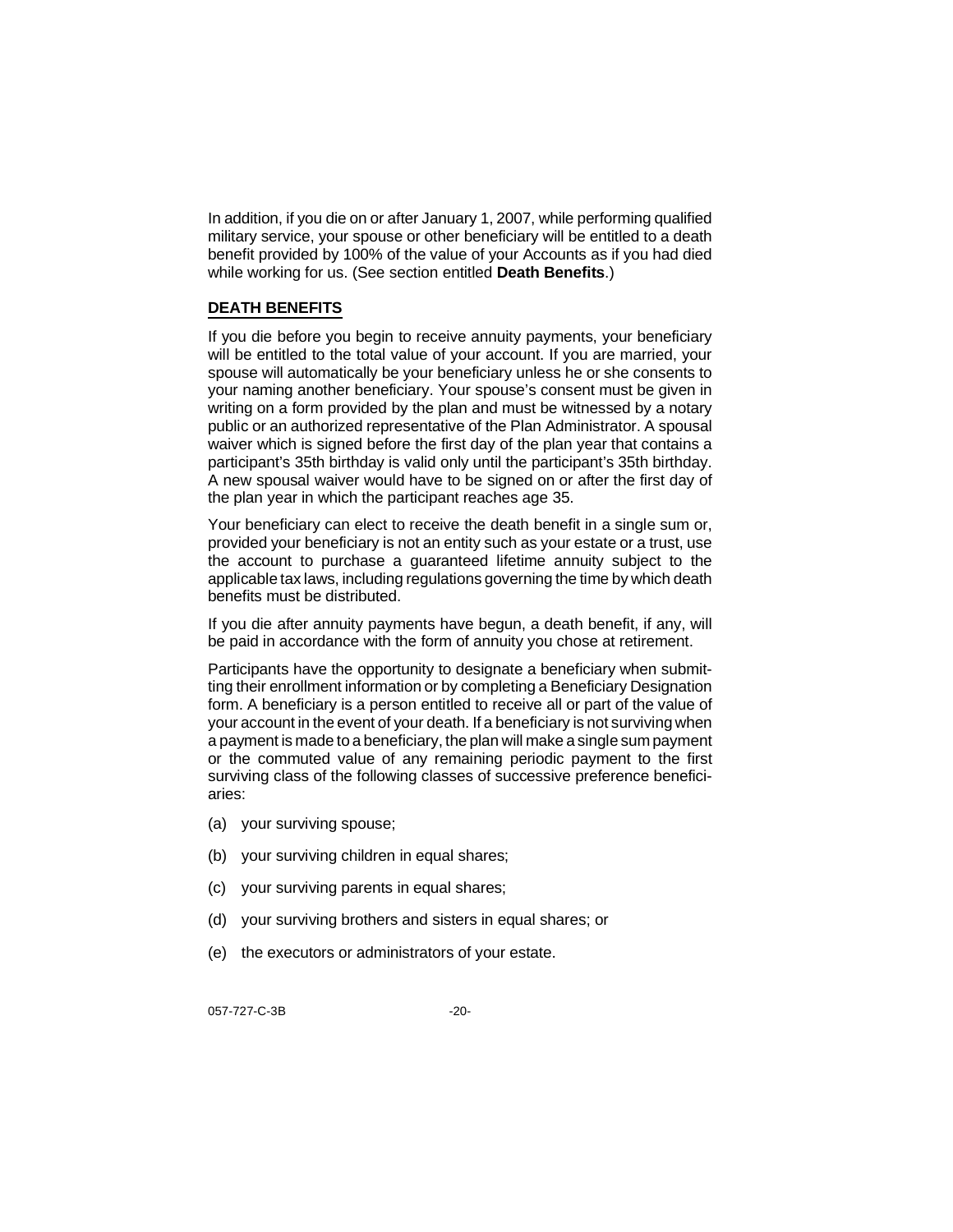#### **RETIREMENT BENEFITS**

You may elect to retire and receive your vested benefit any time on or after the date you terminate employment. (See section entitled **Minimum Distribution Requirements After Age 70**1⁄2.)

At retirement, the total value of your individual account, including interest and investment earnings, will be available to purchase a uniform monthly annuity to provide your retirement income.

The election of the type of annuity you wish to receive must be made at least one month before your benefit commencement date.

A choice of benefit payment methods is available so that you can choose the one best suited to your needs. All forms of annuity available under the plan provide income for your lifetime or a specified period of time. Some forms also provide an income to another person after your death. The amount of your monthly income will depend on the type and the extent of the payments, if any, that the Designated Provider(s) will make after your death.

If you are married when you retire, you will automatically receive the  $66\frac{2}{3}\%$ Joint and Survivor with 10 Years Certain and Continuous Annuity with your spouse as the joint annuitant unless your spouse has signed a spouse's waiver within the 180-day period before benefit payments are to begin consenting to the naming of another individual as your beneficiary or the election of another method of benefit payment. Your spouse's consent must be on a form provided by the plan and must be witnessed by a notary public or an authorized representative of the Plan Administrator.

If you are not married when you retire, your benefit will be paid as a Life Annuity unless you choose another form of benefit.

The available forms of annuity are:

- Non-Refund Life Annuity You will receive monthly payments for life. All payments cease upon your death.
- Full Cash Refund Annuity You will receive monthly payments for life. If your death occurs before your benefit payments equal the total value of your account when you began to receive annuity payments, your beneficiary will receive the balance of that value in a single sum.
- Period Certain and Continuous Annuity You will receive monthly payments for life. You may choose a 36, 60, 100, 120 or 180 month guarantee. If your death occurs before you have received the entire 36, 60, 100, 120 or 180 monthly payments, as selected, the same

057-727-C-3B -21-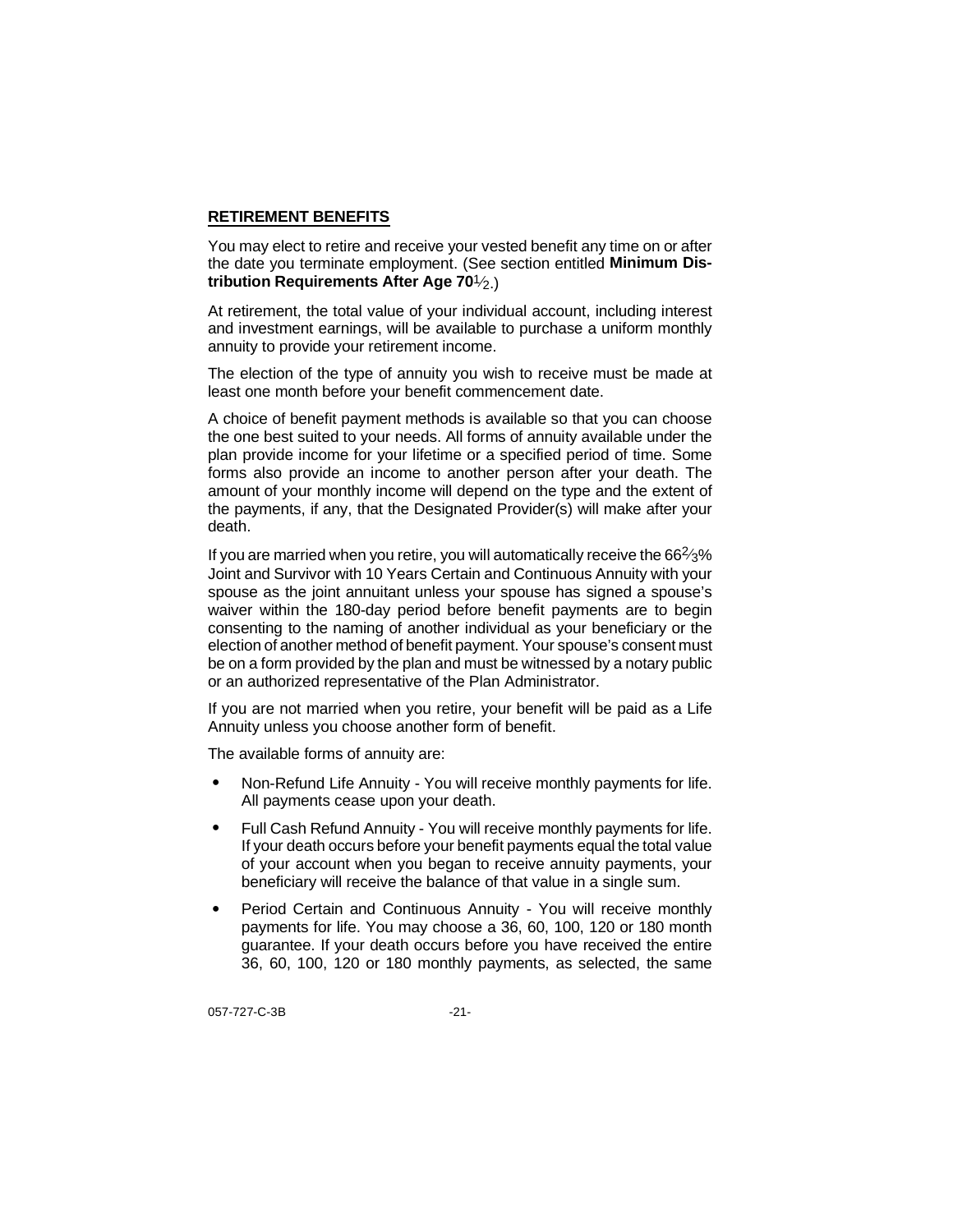monthly benefit will be continued to your beneficiary until a total of 36, 60, 100, 120 or 180 payments have been made.

- Joint and Survivor Life Annuity You will receive monthly payments for life. You may choose a survivorship percentage of 50%, 66<sup>2</sup>/<sub>3</sub>%, 75% or 100%. After your death, your joint annuitant will receive a lifetime monthly income equal to 50%,  $66\frac{2}{3}\%$ , 75% or 100%, as selected, of your original monthly payment. Payments will end upon the death of the last survivor.
- Joint and Survivor with Period Certain and Continuous Annuity You will receive monthly payments for life. You may choose a survivorship percentage of 50%, 662⁄3%, 75% or 100%. After your death, if your joint annuitant is still alive, your joint annuitant will receive monthly payments for life equal to that elected percentage of your original monthly payment amount. If both you and your joint annuitant die before the period certain elected, your beneficiary will receive monthly payments (in the amount paid to the last surviving annuitant) until the period ends. You may choose a 36, 60, 120 or 180 month period certain.
- Lump Sum Payment You will receive a single payment instead of a monthly annuity. This payment will be the single sum amount equal to the total value of your vested individual account. However, if any portion of your account is allocated to an investment account that restricts the distribution of such portion, the value of such portion shall be subtracted from 100% of the value of the account and any single sum cash payment made to you under this option shall not exceed the difference.
- Other Optional Forms You may receive payments in any other form, you choose, provided under the contract or custodial account issued by the eligible Designated Provider(s) listed in the back of this booklet.

Before retirement, you or your spouse should request that the Designated Provider(s) provide an estimate of the income you would receive under the annuity forms before you decide which form of benefit to choose.

In lieu of an annuity, you will receive your benefit in a single sum payment if your vested account balance is \$1,000 or less. Once annuity payments begin, you cannot change your payment form or your joint annuitant. (See section entitled **Tax Treatment of Contributions and Distributions**.)

057-727-C-3B -22-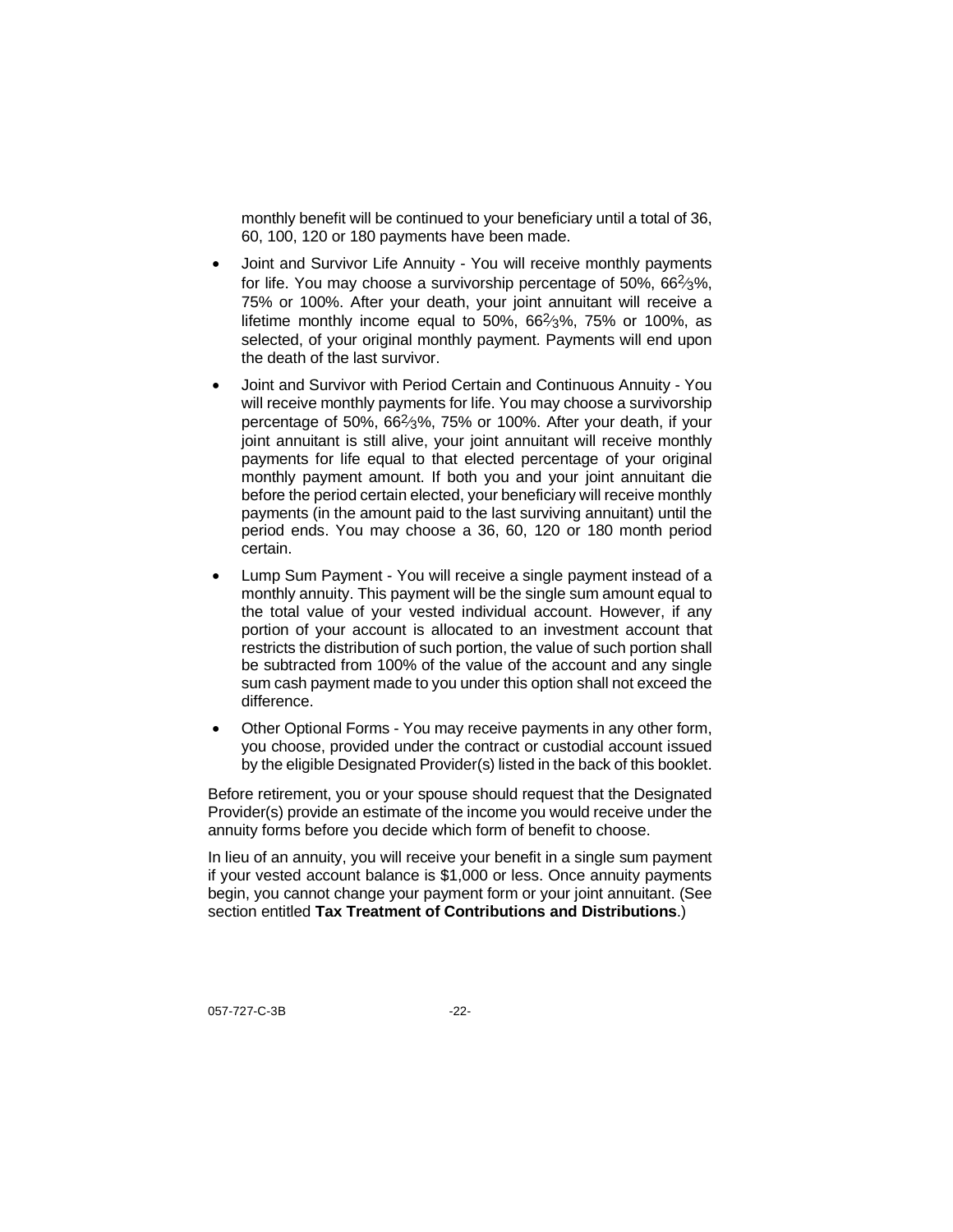#### **MINIMUM DISTRIBUTION REQUIREMENTS AFTER AGE 70**1⁄<sup>2</sup>

The Internal Revenue Code generally requires that payments from this plan begin by April 1 of the calendar year following the year in which you reach age 70<sup>1</sup>/<sub>2</sub>. However, there are several exceptions:

- (a) If you reach age  $70\frac{1}{2}$  and remain actively employed with us, you may postpone payments until April 1 of the calendar year following the year in which you terminate your employment.
- (b) Contributions, interest and investment earnings credited to your account before January 1, 1987, must begin to be distributed no later than the end of the calendar year in which you attain age 75 or, if later, April 1 of the calendar year following the calendar year in which you terminate employment.
- (c) Instead of receiving your required minimum distribution from this plan, you may withdraw it from any balance that you may have in any other 403(b) Thrift or Tax Deferred Annuity plan.

# **HOW TO APPLY FOR BENEFITS**

In order to receive benefits under the plan, your claim must be submitted in writing on a form provided for this purpose. Forms may be obtained from, and submitted to the Plan Administrator. The Plan Administrator will generally either approve or deny the claim within 90 days. Under some circumstances, this date may be extended an additional 90 days. You will be notified in writing if there is to be any delay in making a decision on your claim. Misstatements of fact, such as age, will result in an adjustment in the amount of the payment.

#### **CLAIMS REVIEW PROCEDURE**

You will be furnished with a detailed written explanation of any denial of your claim. The explanation will include specific reference to the plan provision on which denial was based. You also will be advised of any information that may be needed for the resubmission and review of your claim. The explanation will include any interpretation made by the Plan Administrator, who has the right to interpret the plan provisions. If your claim is fully or partially denied, you or your representative have the right to appeal that decision and request a review by the Plan Administrator. You also have the right to see all pertinent documents, and to submit written comments. A decision generally will be made by the Plan Administrator no later than 60 days after your request for review is received. Under some circumstances this time may be extended for another 60 days, in which case you

057-727-C-3B -23-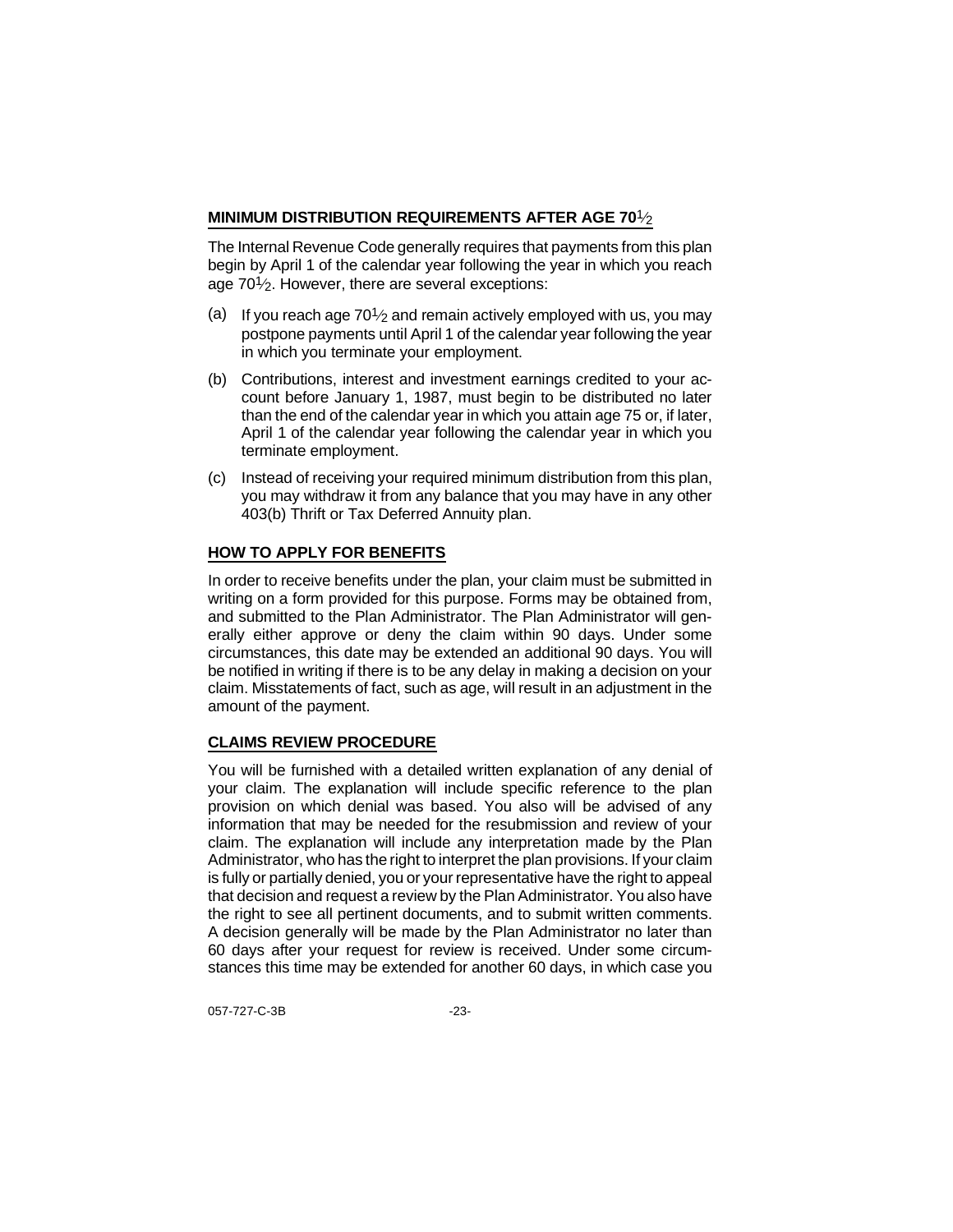will be notified in writing of the reason for the delay. The final decision on your appeal will also be explained in writing with specific reasons.

#### **BENEFITS NOT ASSIGNABLE**

The benefits provided under this plan may generally not be assigned or attached. As an exception, the Plan Administrator may be required by law to honor a "Domestic Relations Order" issued by a court. A Domestic Relations Order is a court order which obligates a participant to pay child support or alimony or allocates part of his or her benefit to a current or former spouse. The court order must meet certain federal tax law rules to be a "qualified" order. All or a portion of a participant's account balance may be used to satisfy a "Qualified Domestic Relations Order." It is the responsibility of the employee to provide the Plan Administrator with a copy of the Domestic Relations Order so that the Plan Administrator may determine if it qualifies as a "Qualified Domestic Relations Order." If it does qualify, the Plan Administrator must comply with the order. If it does not qualify, the order must be amended, or the Plan Administrator cannot implement it. Participants should consult their own legal counsel concerning preparation of such orders and their implications.

The plan procedures for review of Domestic Relations Orders to determine whether they are Qualified Domestic Relations Orders are available on request from the Plan Administrator identified on the last page of this booklet.

#### **PLAN AMENDMENTS OR TERMINATION**

It is our intention to provide a plan for our employees on a continuing basis. Nevertheless, we reserve the right in our discretion to amend, modify, suspend or terminate the plan permanently or temporarily, at such time as it seems appropriate, without the consent of or prior notice to any employee, retiree or beneficiary, subject to the provisions of applicable laws.

In the event that the plan is terminated, or employer contributions are permanently discontinued, the total value of your individual account will be fully vested.

Only the employer may amend the plan. The employer may amend the plan only by a written amendment which must be executed by an officer duly authorized to do so by the board of directors or authorized board committee of the employer. No amendment to the plan will result in a reduction of the vested value of your account.

057-727-C-3B -24-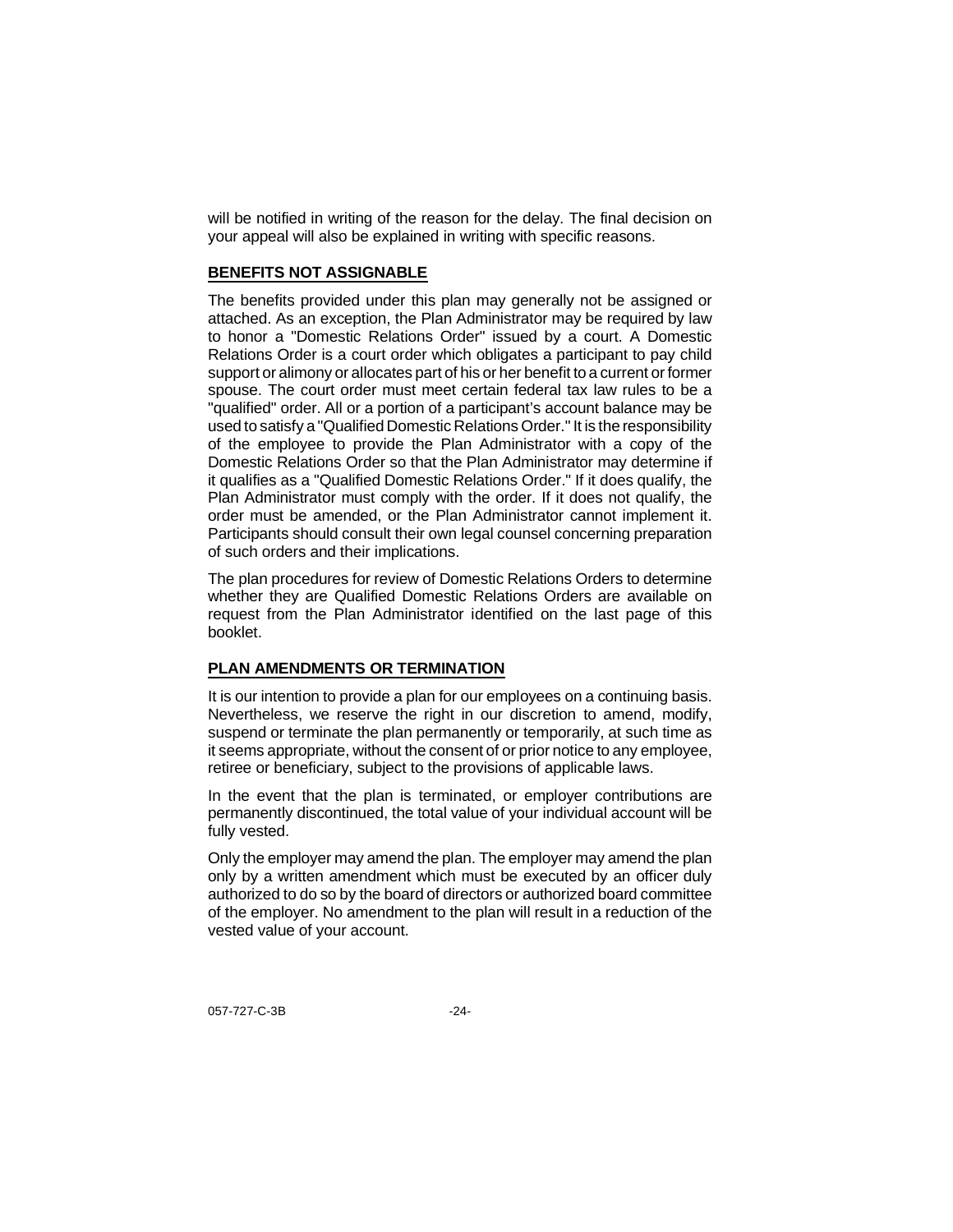Only the employer may decide to terminate the plan. The employer may terminate the plan according to the same procedure required for plan amendments. If the plan is fully or partially terminated, affected participants become fully vested. A plan is considered to be terminated only after all assets have been distributed to participants.

# **STATEMENT OF ERISA RIGHTS**

As a participant in this 403(b) Thrift Plan you are entitled to certain rights and protections under the Employee Retirement Income Security Act of 1974 (ERISA). ERISA provides that all plan participants shall be entitled to:

#### **Receive Information About Your Plan and Benefits**

Examine, without charge, at the Plan Administrator's office and at other specified locations, such as worksites and union halls, all documents governing the plan, including insurance contracts and collective bargaining agreements, and a copy of the latest annual report (Form 5500 Series) filed by the plan with the U.S. Department of Labor and available at the Public Disclosure Room of the Employee Benefits Security Administration.

Obtain, upon written request to the Plan Administrator, copies of documents governing the operation of the plan, including insurance contracts and collective bargaining agreements, and copies of the latest annual report (Form 5500 Series) and updated summary plan descriptions. The administrator may make a reasonable charge for the copies.

Receive a summary of the plan's annual financial report. The Plan Administrator is required by law to furnish each participant with a copy of this summary annual report.

Obtain a statement telling you whether you have a right to receive a pension at normal retirement age and if so, what your benefits would be at normal retirement age if you stop working under the plan now. If you do not have a right to a pension, the statement will tell you how many more years you have to work to receive a right to a pension. This statement must be requested in writing and is not required to be given more than once every twelve (12) months. The plan must provide the statement free of charge.

#### **Prudent Actions by Plan Fiduciaries**

In addition to creating rights for plan participants ERISA imposes duties upon the people who are responsible for the operation of the employee benefit plan. The people who operate your plan, called "fiduciaries" of the plan, have a duty to do so prudently and in the interest of you and other plan participants and beneficiaries. No one, including your employer, your union, or any other person, may fire you or otherwise discriminate against

057-727-C-3B -25-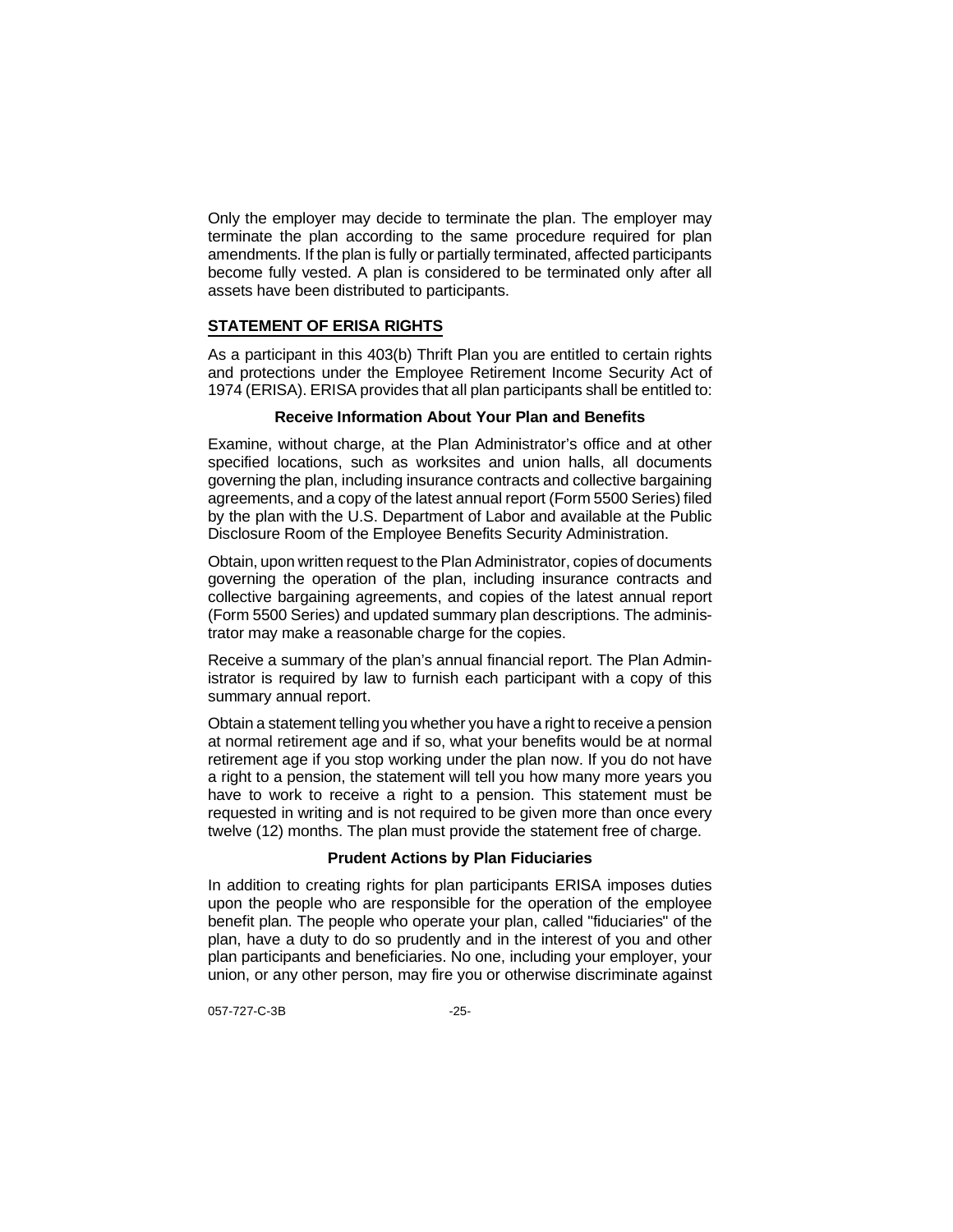you in any way to prevent you from obtaining a pension benefit or exercising your rights under ERISA.

#### **Enforce Your Rights**

If your claim for a pension benefit is denied or ignored, in whole or in part, you have a right to know why this was done, to obtain copies of documents relating to the decision without charge, and to appeal any denial, all within certain time schedules.

Under ERISA, there are steps you can take to enforce the above rights. For instance, if you request a copy of plan documents or the latest annual report from the plan and do not receive them within 30 days, you may file suit in a Federal court. In such a case, the court may require the Plan Administrator to provide the materials and pay you \$110 a day until you receive the materials, unless the materials were not sent because of reasons beyond the control of the administrator. If you have a claim for benefits which is denied or ignored, in whole or in part, you may file suit in the state or Federal court. In addition, if you disagree with the plan's decision or lack thereof concerning the qualified status of a domestic relations order, you may file suit in Federal court. If it should happen that plan fiduciaries misuse the plan's money, or if you are discriminated against for asserting your rights, you may seek assistance from the U.S. Department of Labor, or you may file suit in a Federal court. The court will decide who should pay court costs and legal fees. If you are successful the court may order the person you have sued to pay these costs and fees. If you lose, the court may order you to pay these costs and fees, for example, if it finds your claim is frivolous.

#### **Assistance with Your Questions**

If you have any questions about your plan, you should contact the Plan Administrator. If you have any questions about this statement or about your rights under ERISA, or if you need assistance in obtaining documents from the Plan Administrator, you should contact the nearest office of the Employee Benefits Security Administration, U.S. Department of Labor, listed in your telephone directory or the Division of Technical Assistance and Inquiries, Employee Benefits Security Administration, U.S. Department of Labor, 200 Constitution Avenue, N.W., Washington, D.C. 20210. You may also obtain certain publications about your rights and responsibilities under ERISA by calling the publications hotline of the Employee Benefits Security Administration.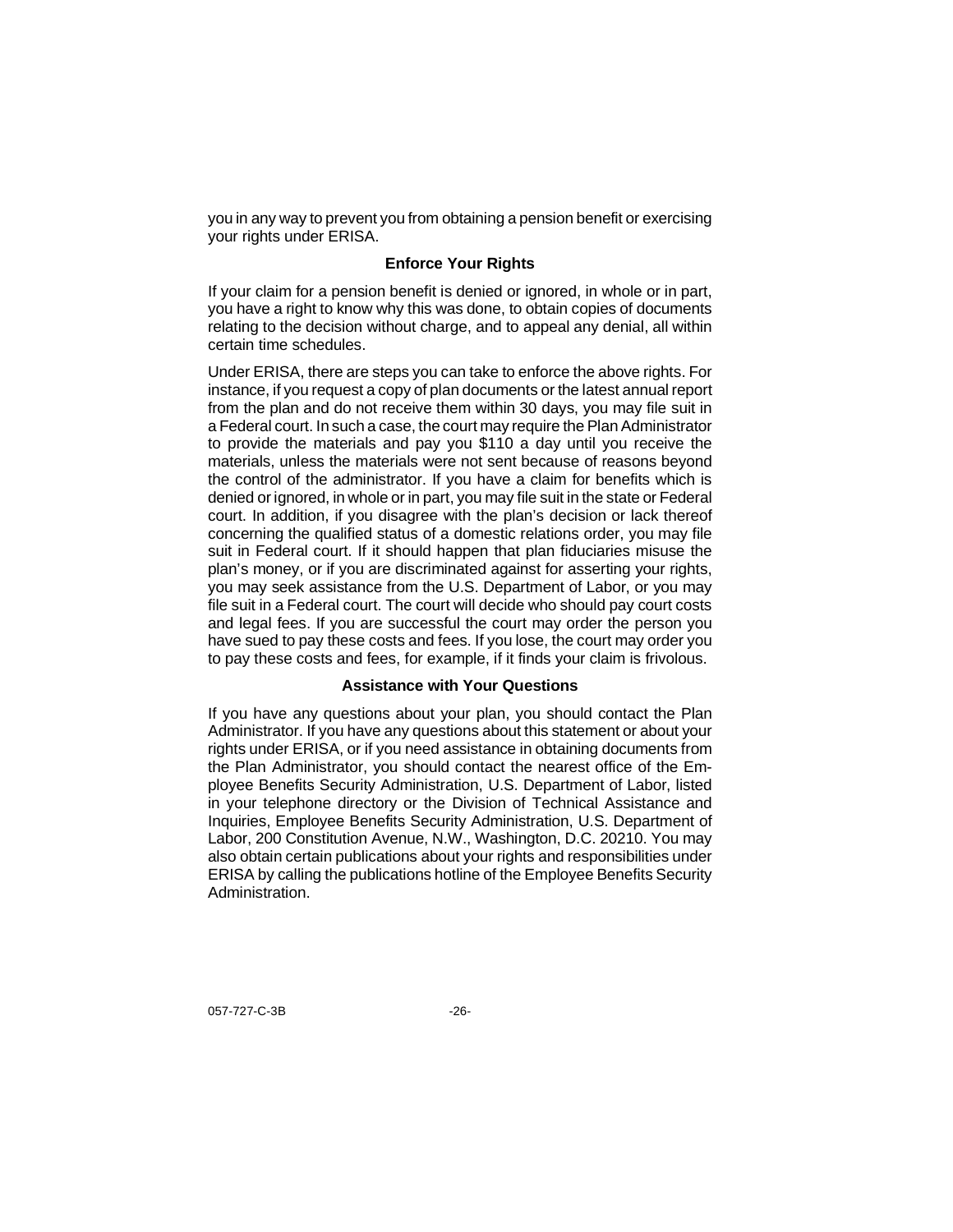#### **ANY QUESTIONS** ANY QUESTIONS

This booklet generally explains the major provisions of the plan. It also contains a general discussion of some federal tax law rules. It does not discuss state or local taxes. It is not intended as tax advice. This booklet is only a summary of the highlights of the plan. It is not the complete plan document. It does not in any way alter or modify any of the provisions of the plan document. If there are any inconsistencies between this booklet and the actual plan document, the actual plan document controls. Please retain this booklet for your reference.

If you have any questions about your plan, contact the **Plan Administrator** shown on the last page, who can give you additional details and has the authority to interpret the provisions of the plan and this booklet.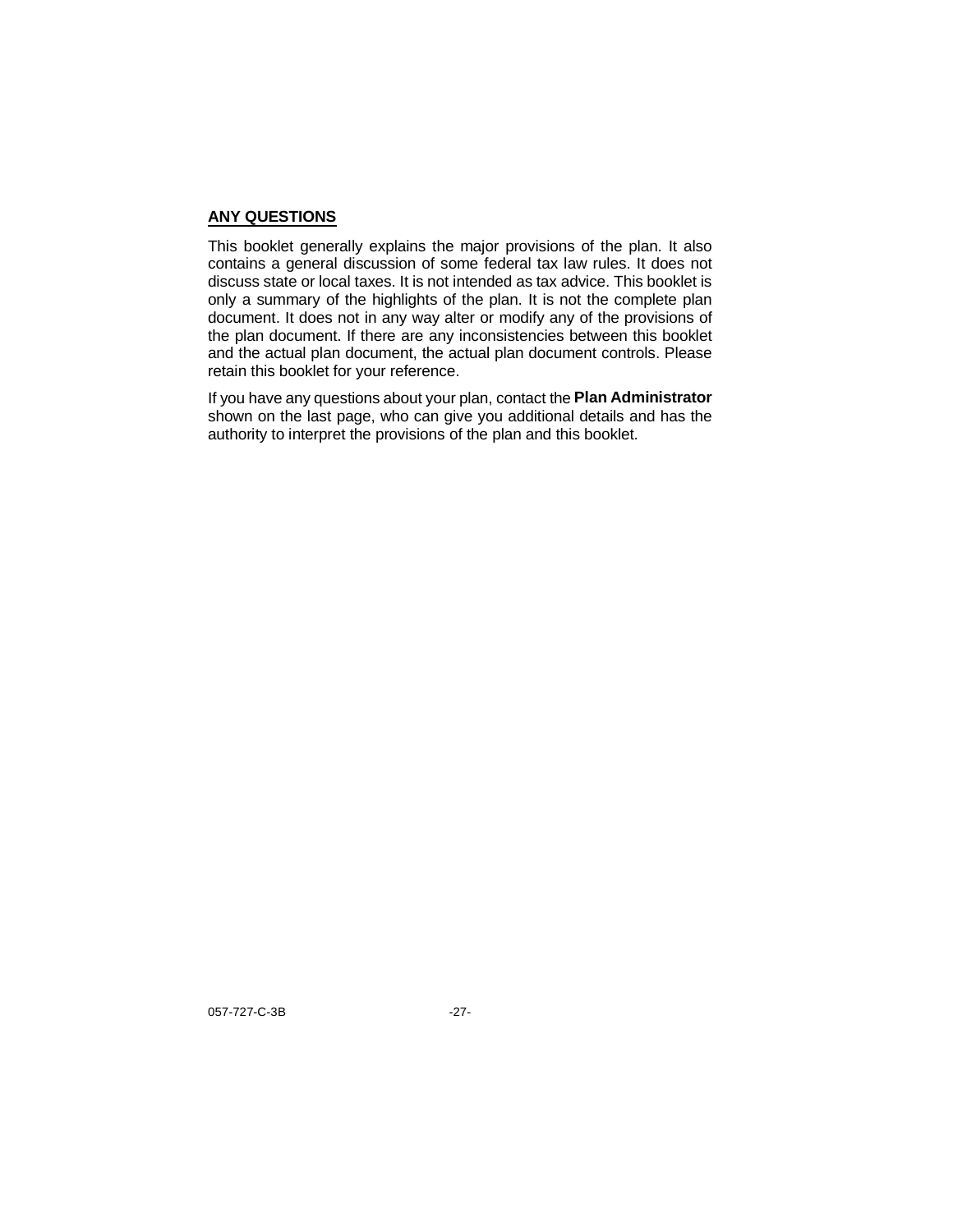#### **DESIGNATED PROVIDERS**

# **Designated Providers**

(Permitted to make and receive Rollovers and Transfers and may accept Salary Reduction Contributions and Employer Contributions)

#### **Mutual of America Life Insurance Company**

320 Park Avenue New York, NY 10022 Contract No.: 057-727-C

# **Designated Providers**

(Permitted to make Rollovers and Transfers but may not receive Rollovers, Transfers, Salary Reduction Contributions or Employer Contributions)

# **American Funds Service Company**

P.O. Box 6164 Indianapolis, IN 46206-6164

# **Mainstay Investments**

30 Dan Road Canton, MA 02021

# **Sun Life Financial**

P.O. Box 9133 Wellesley Hills, MA 02481

# **New York Life**

P.O. Box 922 New York, NY 10159